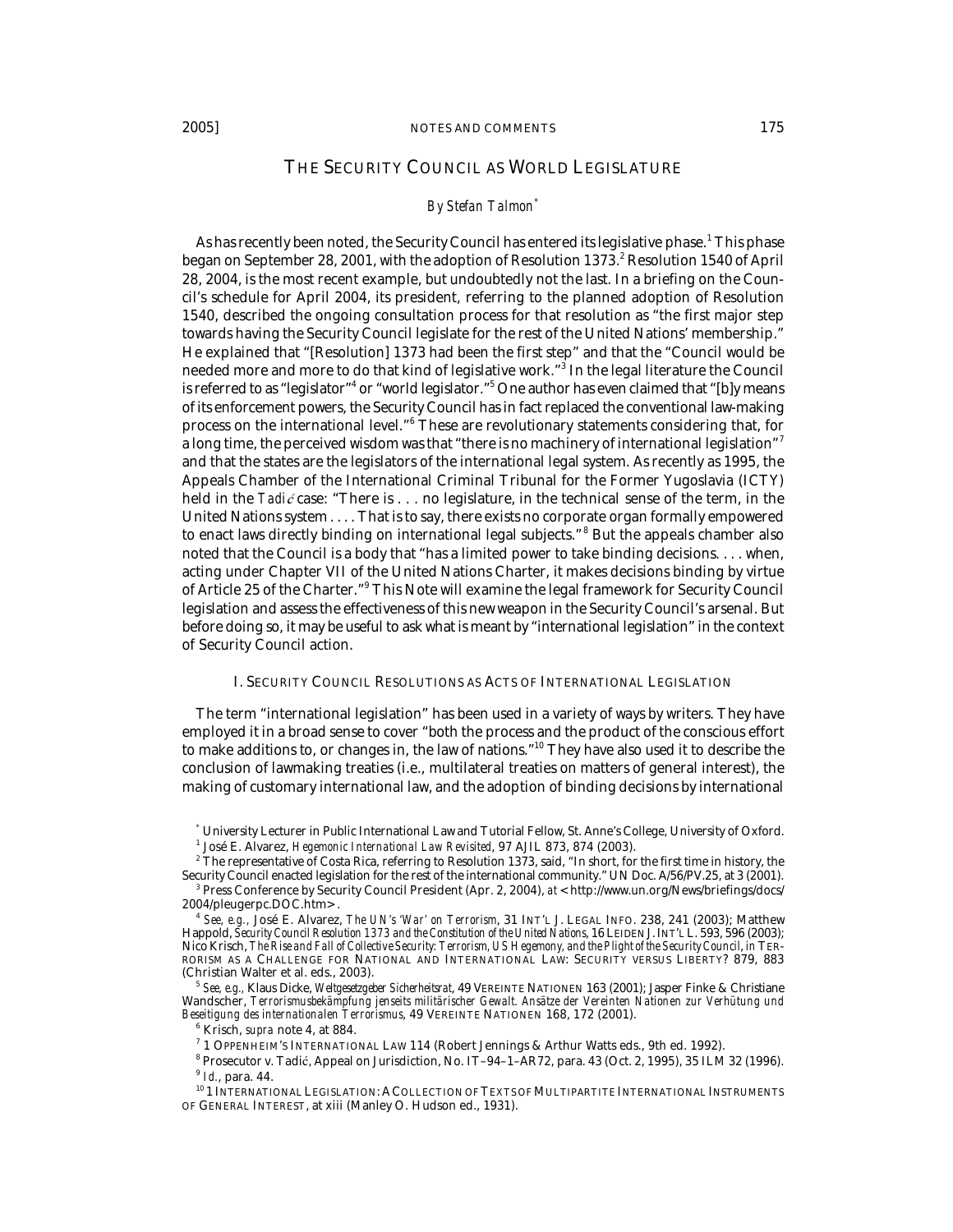organizations.<sup>11</sup> Security Council resolutions that established the United Nations Compensation Commission and the two ad hoc war crimes tribunals for Yugoslavia and Rwanda, imposed disarmament obligations on Iraq, determined the Kuwait-Iraq border, declared the applicability of the Fourth Geneva Convention to the occupied Palestinian territories, and, generally, imposed any economic sanctions have been termed international legislation or legislative acts in the literature.<sup>12</sup> States, on the other hand, used the term for the first time in connection with Resolution 1373, and, more recently, Resolution 1540.<sup>13</sup>

State practice seems to follow Krzysztof Skubiszewski, who suggested that international legislation should mean lawmaking that, in its basic features, remains identical with national legislation.<sup>14</sup> But what are the basic features, the hallmarks, of international legislation? At the outset, it should be noted that international legislation does not necessarily require any legislative activity on the part of member states.<sup>15</sup> International legislation is not to be equated with legislative agenda setting by the Council. It should be recalled that most resolutions imposing economic sanctions require some kind of legislative activity by the member states to make them applicable to individuals. The nature of the measures in these resolutions as mainly aimed at individuals and not at states is not the distinguishing feature of international legislation, either. By the mid-1990s, the Council had already turned to "targeted" or "smart" sanctions and aimed its measures specifically against certain persons or groups of persons deemed to bear particular responsibility for a threat to the peace. It primarily used financial sanctions and travel bans for this purpose.

The hallmark of any international legislation is the *general and abstract character* of the obligations imposed. These may well be triggered by a particular situation, conflict, or event, but they are not restricted to it. Rather, the obligations are phrased in neutral language, apply to an indefinite number of cases, and are not usually limited in time.<sup>16</sup> Thus, while Resolution 1390 provides that "all States shall . . . [f]reeze without delay the funds and other financial assets or economic resources" of Osama bin Laden, members of Al Qaeda, and the Taliban, and other individuals, groups, undertakings, and entities associated with them,  $17$  Resolution 1373 states in identical terms, but generally, that "all States shall . . . [f]reeze without delay funds and other financial assets or economic resources of persons who commit, or attempt to commit, terrorist acts or participate in or facilitate the commission of terrorist acts."<sup>18</sup> The basic characteristic of this new type of legislative or generic resolution $19$  is, as the Colombian delegate to the Security

18 SC Res. 1373, *supra* note 13, para. 1(c).

<sup>11</sup> *See* Krzysztof Skubiszewski, *International Legislation*, *in* 2 ENCYCLOPEDIA OF PUBLIC INTERNATIONAL LAW 1255, 1255 (Rudolf Bernhardt ed., 1995). On the use of the term "international legislation,'' see also the references in OPPENHEIM'S INTERNATIONAL LAW, *supra* note 7, at 32 n.9.

<sup>12</sup> *See, e.g.,* Jost Delbrück, *Transnational Federalism: Problems and Prospects of Allocating Public Authority Beyond the State*, 11 IND. J. GLOBAL LEGAL STUD. 31, 37 (2004); Keith Harper, *Does the United Nations Security Council Have the Competence to Act as a Court and Legislature?* 27 N.Y.U. J.INT'L L.& POL. 103, 126–29 (1994); Frederic L. Kirgis Jr., *The Security Council's First Fifty Years*, 89 AJIL 506, 520, 522 (1995); Martti Koskenniemi, *The Police in the Temple: Order, Justice and the UN: A Dialectical View*, 6 EUR. J.INT'L L. 325, 326 (1995); Laura Lopez, *Uncivil Wars: The Challenge of Applying International Humanitarian Law to Internal Armed Conflicts*, 69 N.Y.U.L. REV. 916, 954 (1994); *see also* Paul C. Szasz, Remarks, *in The UN Decade on International Law: Progress and Promises*, 89 ASILPROC. 172, 183 (1995).

<sup>&</sup>lt;sup>13</sup> SC Res. 1373 (Sept. 28, 2001), 40 ILM 1278 (2001) (deciding that all states should take wide-ranging measures to combat international terrorism and to prevent and suppress the financing of terrorism); SC Res. 1540 (Apr. 28, 2004), 43 ILM 1237 (2004) (deciding that all states should act to prevent proliferation of weapons of mass destruction and their delivery systems, in particular for terrorist purposes).

<sup>14</sup> Skubiszewski, *supra* note 11, at 1255.

<sup>15</sup> *Cf.* SC Res. 1373, *supra* note 13, paras. 1, 2; SC Res. 1540, *supra* note 13, paras. 1, 3.

<sup>&</sup>lt;sup>16</sup> The classic resolutions are expressly or implicitly limited in time until the purpose for which they are adopted usually to secure performance of an obligation or the cessation of an internationally wrongful act by the addressee is accomplished. The same applies, in principle, to legislative resolutions. However, there seems at present to be no end to the fight against international terrorism or the proliferation of weapons of mass destruction, the targets of some of the legislative resolutions in question.

 $17$  SC Res. 1390, para. 2(a) (Jan. 16, 2002), 41 ILM 511 (2002). For similar specific obligations, see SC Res. 1333, para. 8(c) (Dec. 19, 2000), 40 ILM 509 (2001); SC Res. 1267, para. 4(b) (Oct. 15, 1999), 39 ILM 235 (2000).

<sup>&</sup>lt;sup>19</sup> The representative of New Zealand defined a "generic resolution" as a "resolution, not in response to a particular fact situation." UN Doc. S/PV.4568, at 5 ( 2002); UN Doc. S/PV.4772, at 5 (2003); *see also* UN Doc. S/PV.4568, *supra*, at 20 (statement by Liechtenstein).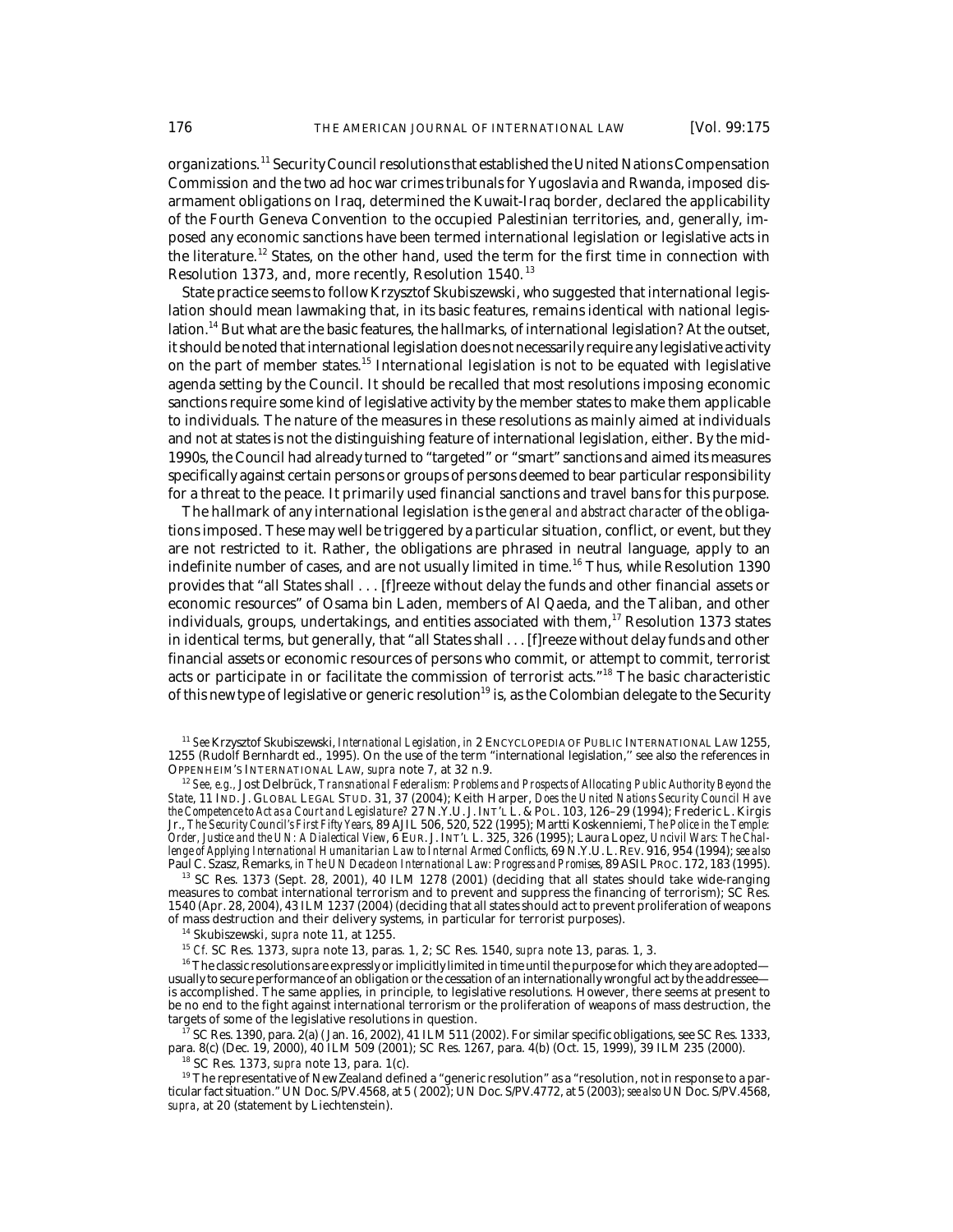Council put it, that it "does not name a single country, society or group of people."<sup>20</sup> To that extent, the obligations imposed in such resolutions are akin to obligations entered into by states in international agreements. There is thus a basic difference between the classic individualized resolutions and the new legislative or generic resolutions; only the latter should be referred to as international legislation.

## II. LEGISLATIVE ACTIVITY OF THE SECURITY COUNCIL

On the basis of the criteria for international legislation just established, the Security Council has legislated on four occasions so far. In Resolution 1373, adopted unanimously, the Council set out a range of abstract measures for all states to undertake in combating terrorism. These included the obligations to prevent and suppress the financing of terrorist acts, freeze the resources of terrorists, and criminalize the perpetration of terrorist acts. 21 Several provisions were almost identical to provisions in the International Convention for the Suppression of the Financing of Terrorism, which was not yet in force.<sup>22</sup> The representative of Angola declared in the Council debate on April 22, 2004: "By adopting resolution 1373 (2001), the Security Council took the unprecedented step of bringing into force legislation binding on all States on the issue of combating terrorism."<sup>23</sup> The adoption of Resolution 1373 was widely welcomed by the UN member states. $^{24}$  It was hailed as a "groundbreaking resolution," $^{25}$  a "landmark decision,"<sup>26</sup> a "historic event,"<sup>27</sup> and even "one of the most important resolutions in [the] history [of the Council]."<sup>28</sup> During the debate on threats to international peace and security caused by terrorist acts, on January 18, 2002, representatives of thirty-seven states and the observer for Palestine spoke on the implementation of Resolution 1373. No speaker expressed concerns that the Council was legislating in that resolution for the international community,<sup>29</sup> although some Council members, it seems, had expected such concerns.<sup>30</sup> Even Mexico, which had objected to the creation of the ad hoc international criminal tribunals by the Council as exceeding its powers under Article 41, $^{31}$  did not raise any objections to Resolution 1373.  $^{32}$ 

The next, often overlooked example of Security Council legislation was the adoption of Resolutions 1422 and 1487 on the International Criminal Court (ICC).<sup>33</sup> In these resolutions the

20 Maggie Farley, *U.N. Measure Requires Every Nation to Take Steps Against Terrorism*, L.A. TIMES, Sept. 28, 2001, at A6, *available in* LEXIS, News Library, Allnews File.

21 On Resolution 1373, see Jurij Daniel Aston, *Die Bekämpfung abstrakter Gefahren für den Weltfrieden durch legislative Maßnahmen des Sicherheitsrats—Resolution 1373 (2001) im Kontext*, 62 ZEITSCHRIFT FÜR AUSLÄNDISCHES ÖFFENTLICHES RECHT UND VÖLKERRECHT [ZAÖRV] 257 (2002); Finke & Wandscher, *supra* note 5, at 168–73; Happold, *supra* note 4, at 593–610; *see also An Imperial Security Council? Implementing Security Council Resolutions 1373 and 1390*, 97 ASIL PROC. 41–54 (2003) (with contributions by Jane E. Stromseth, Elin Miller, and Danilo Türk).

 $^{22}$  International Convention for the Suppression of the Financing of Terrorism, Dec. 9, 1999, 39 ILM 270 (2000). 23 UN Doc. S/PV.4950, at 9–10 (2004).

<sup>24</sup> *See, e.g.,* UN Doc. A/56/757, at 4 (2001) (India and the fifteen member states of the European Union); UN Doc. A/56/PV.59, at 34 (2001) (Kazakhstan).

25 UN Doc. A/56/PV.48, at 9 (2001) (Turkey); *see also* UN Doc. A/56/PV.34, at 13 (2001) (Guatemala).

26 UN Doc. A/56/PV.25, *supra* note 2, at 10 (Singapore).

 $27$  UN Doc. S/PV.4413, at 15 (2001) (United Kingdom).

28 UN Doc. S/PV.4453, at 7 ( 2002) (France).

<sup>29</sup> *See id.*; & *id.* (Resumption 1).

<sup>30</sup> See the statement of Sir Jeremy Greenstock, the United Kingdom representative on the Security Council and chairman of the Council's Counter-Terrorism Committee:

 I have been very struck by the responsiveness of the membership to the outreach programme of the counter-terrorism Committee. . . . They have come to the meetings that we have had on these items, not with complaints about the Security Council—*which they might well have had, given the unique nature, I think, of resolution 1373 (2001)*—but in order to bring out the questions they have in their minds about the substance of what we are doing.

UN Doc. S/PV.4432 , at 5 (2001) (emphasis added).

<sup>31</sup> *See, e.g.,* UN Doc. A/55/PV.95, at 3 (2001); UN Doc. A/55/PV.102, at 3 (2001).

<sup>32</sup> *See* UN Doc. S/PV.4453 (Resumption 1), at 26 (2002).

33 SC Res. 1422 ( July 12, 2002), 41 ILM 1276 (2002); SC Res. 1487 ( June 12, 2003), 42 ILM 1025 (2003). These resolutions, however, were classified as legislative resolutions by Happold, *supra* note 4, at 609; Andreas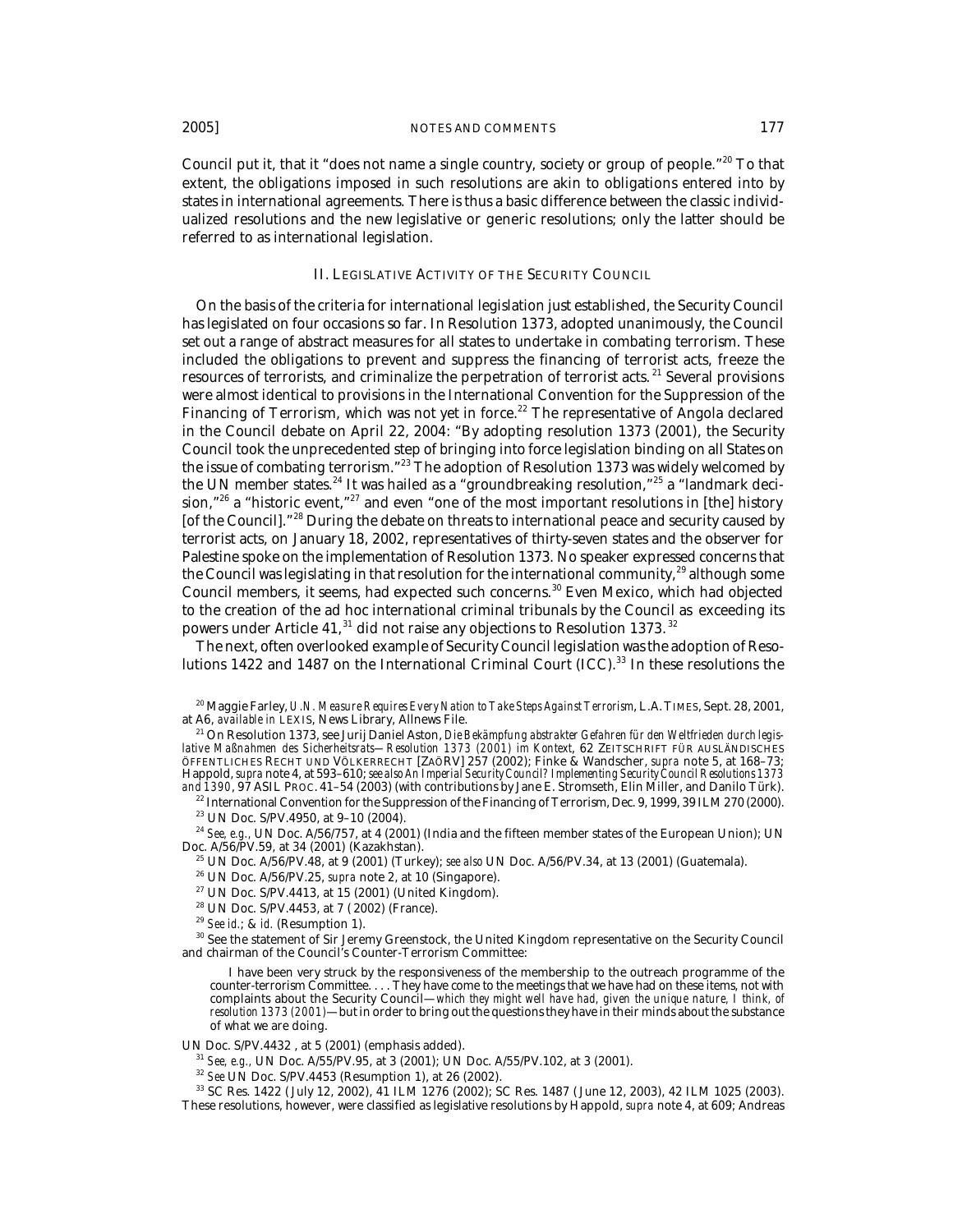Council addressed a general request to the ICC to defer, for a twelve-month period, investigation or prosecution of any case involving current or former officials or personnel from a contributing state not a party to the Rome Statute of the ICC, over acts or omissions relating to a United Nations–established or –authorized operation. The Council also obliged member states not to take any action inconsistent with this request or with their international obligations. While the initial resolution received unanimous support, on renewal it was adopted by only 12 votes to 3. The resolutions were widely criticized by member states for not specifying a threat to the peace as a precondition for Chapter VII action.<sup>34</sup> States also disagreed on whether Article 16 of the Rome Statute<sup>35</sup> allowed for such a general request. However, they did not object to the power of the Council to impose obligations of an abstract and general character.

The most recent example of Security Council legislation, Resolution 1540, was adopted unanimously. In that resolution the Council imposed a range of general obligations on all states to keep weapons of mass destruction and their means of delivery out of the hands of nonstate actors.36 This resolution for the first time prompted several member states to voice their "basic concerns over the increasing tendency of the Council in recent years to assume new and wider powers of legislation on behalf of the international community, with its resolutions binding on all States."<sup>37</sup> Others denied the Council any "legislative authority"<sup>38</sup> and claimed that the enactment of global legislation "is not consistent with the provisions of the United Nations Charter."<sup>39</sup> Whether these concerns and objections are justified will now be examined.

### III. LEGALITY OF SECURITY COUNCIL LEGISLATION

The Security Council does not operate in a legal vacuum when adopting its resolutions. As the appeals chamber of the ICTY held in the *Tadić* case: "neither the text nor the spirit of the Charter conceives of the Security Council as *legibus solutus* (unbound by law)."40 The fact that the international system does not allow for any automatic review of the Security Council's decisions does not rule out the possibility that, in practice, matters of *ultra vires* will be dealt with judicially, either indirectly or incidentally.<sup>41</sup> Whether the Council may in fact assume such far-

Zimmermann & Björn Eberling, *Grenzen der Legislativbefugnisse des Sicherheitsrats*, 52 VEREINTE NATIONEN 71, 72–73 (2004).

34 See with regard to SC Res. 1422, UN Doc. S/PV.4568, *supra* note 19, at 3 (Canada); and with regard to SC Res. 1487, UN Doc. S/PV.4772, *supra* note 19, at 5, 7, 15 (Canada, Liechtenstein, Trinidad and Tobago, respectively); UN Doc. S/PV.4568 (Resumption 1), at 7, 9 (2002) (Samoa, Germany).

 $35$  Article 16 of the Rome Statute of the International Criminal Court, July 17, 1998, UN Doc. A/CONF.183/9\* (1998), 37 ILM 999 (1998), *corrected through Jan. 16, 2002, at* <http://www.icc-cpi.int>, provides:

 No investigation or prosecution may be commenced or proceeded with under this Statute for a period of 12 months after the Security Council, in a resolution adopted under Chapter VII of the Charter of the United Nations, has requested the Court to that effect; the request may be renewed by the Council under the same conditions.

 $36$  Such a resolution had already been envisaged "in the spirit . . . which calls for 'the progressive development of international law' " by David A. Koplow in 1996. David A. Koplow, Remarks, *in Nuclear Non-Proliferation and Weapons Control*, 90 ASIL PROC. 565, 571 (1996).

37 UN Doc. S/PV.4950, *supra* note 23, at 23 (India). For similar concerns, see *id.* at 30 (Cuba); *id.* (Resumption 1), at 5 (Mexico); *id*. at 14 (Nepal); *id*. at 17 (Namibia).

<sup>38</sup> *Id.* (Resumption 1), at 3 (Egypt).

39 UN Doc. S/PV.4950, *supra* note 23, at 31 (Indonesia). For similar views, see *id*., at 32 (Iran); *id*. at 5 (Algeria); UN Doc. A/58/PV.30, at 20 (2003) (Algeria).

<sup>40</sup> Prosecutor v. Tadić, *supra* note 8, para. 28; *see also id.,* paras. 29-30; Legal Consequences for States of the Continued Presence of South Africa in Namibia (South West Africa) Notwithstanding Security Council Resolution 276 (1970), Advisory Opinion, 1971 ICJ REP. 16, 54, para. 118 ( June 21) (referring to "a situation which the Court has found to have been *validly* declared illegal [by the Security Council]" (emphasis added)). The latter statement suggests that the Court has, at least implicitly, examined the validity of the Security Council's action.

 $^{\rm I}$  Ian Brownlie, *International Law at the Fiftieth Anniversary of the United Nations: General Course on Public International Law*, 255 RECUEIL DES COURS 9, 214–15 (1995); *see also* Susan Lamb, *Legal Limits to United Nations Security Council Powers*, *in* THE REALITY OF INTERNATIONAL LAW: ESSAYS IN HONOUR OF IAN BROWNLIE 361, 365 (Guy S. Goodwin-Gill & Stefan Talmon eds., 1999). But see also the decision of Trial Chamber 2 of the International Criminal Tribunal for Rwanda, which held that "such discretionary assessments [as the existence of a threat to the peace] are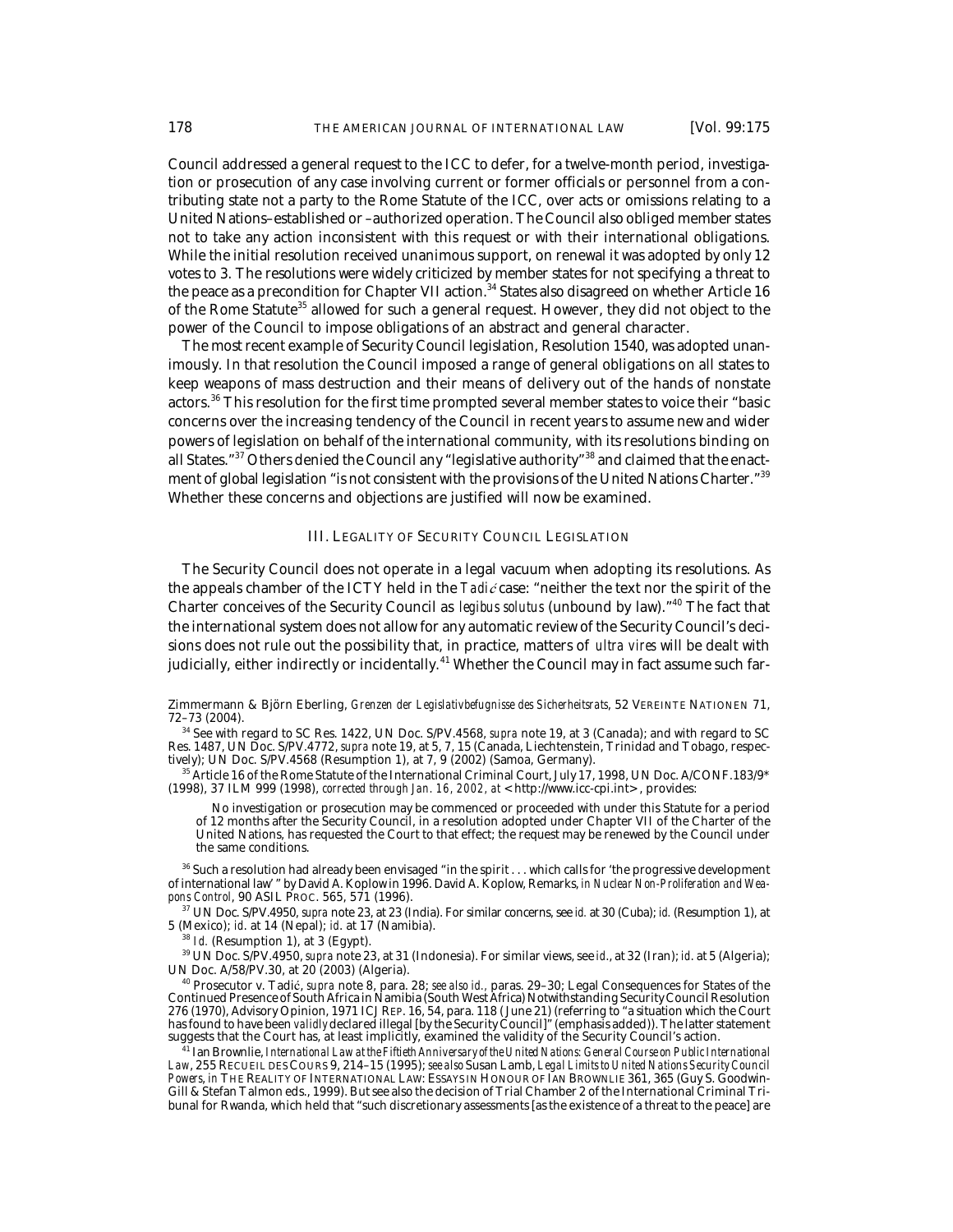reaching powers and enact legislation for the international community is thus not just an academic question.

#### *General Objections to Security Council Legislation*

Several general objections may be raised to Security Council legislation. First, a patently unrepresentative and undemocratic body such as the Council is arguably unsuitable for international lawmaking.<sup>42</sup> However, this objection, although valid, could also be made to any other Council action. It can hardly be maintained that authorizing the use of force requires less democratic legitimacy than imposing an obligation to prevent and suppress the financing of terrorist acts. Second, it may be argued that the International Court of Justice (ICJ) does not know of legislative resolutions as a source of international law.<sup>43</sup> This contention does not take into account that Council resolutions are legally based in the United Nations Charter, an international convention in the sense of Article 38(1)(a) of the ICJ Statute, which makes them classifiable as "secondary treaty (or Charter) law." The fact that the ICJ has been able to apply resolutions of the Council without remarking upon the incompleteness of Article  $38<sup>44</sup>$  strongly suggests that binding Council resolutions, both of a general and of a particular character, are still properly regarded as coming within the scope of the traditional sources of international law.45 This quality would change only if the Council expressly purported to legislate outside the Charter framework, that is to say, for nonmembers of the United Nations. Third, Council practice may be criticized as contrary to the basic structure of international law as a consent-based legal order.46 This view overlooks the nature of all binding decisions of the Council as, according to Article 25 of the UN Charter, based on the consent of the member states.<sup>47</sup> Finally, the assumption of legislative powers by the Council may be said to be difficult to reconcile with its general role under the Charter as a "policeman" rather than a legislature or jury.<sup>48</sup> Yet the powers of the Council are to be determined not by reference to its general role but on the basis of the provisions of the UN Charter.

## *Legislation as Action Under Chapter VII of the UN Charter*

Article 24 of the UN Charter states that the Council has "primary responsibility for the maintenance of international peace and security," and provides that the "specific powers granted to the Security Council" to meet this responsibility are found in Chapters VI, VII, VIII, and XII. Of these, Chapter VII is the only one relevant to a binding decision requiring all states to adopt certain measures. As legislative resolutions contain nonforcible and permanent measures, their legality is to be assessed on the basis of Articles 39 and 41 of the Charter.<sup>49</sup> Under these provisions, the Council "may call upon the Members of the United Nations to apply such

<sup>43</sup> *See* INTERNATIONAL COURT OF JUSTICE STATUTE Art. 38(1).

<sup>44</sup> *See, e.g.,* Questions of Interpretation and Application of the 1971 Montreal Convention Arising from the Aerial Incident at Lockerbie (Libya v. UK; Libya v. U.S,), 1992 ICJ REP. 3 & 114 (Apr. 14) [hereinafter Lockerbie].

<sup>45</sup> *But see* Skubiszewski, *supra* note 11, at 1261 (regarding lawmaking acts of international organizations as a new source of law distinct from treaties).

<sup>46</sup> *See* Martin Kühnemund, *Die Vereinten Nationen und der "Krieg gegen den Terrorismus"* 54–55 (Forschungsstelle Dritte Welt Working Paper 34, 2003), *at* < http://www.forschungsstelle-dritte-welt.de/Schriften.htm>.

 $^{47}$  Article 25 of the UN Charter provides: "The Members of the United Nations agree to accept and carry out the decisions of the Security Council in accordance with the present Charter."

48 On the police function of the Security Council, see Jochen Abr. Frowein & Nico Krisch, *Introduction to Chapter VII*, *in* 1 THE CHARTER OF THE UNITED NATIONS:ACOMMENTARY 701, 705–06, paras. 12–14 (Bruno Simma ed., 2d ed. 2002); Koskenniemi, *supra* note 12, at 325–48.

 $^{49}$  The representative of Colombia expressly referred to Article 41 as the legal basis of Resolution 1373. UN Doc. S/PV.4394 (Resumption 1), at 7 (2001).

not justiciable." Prosecutor v. Kanyabashi, Jurisdiction, No. ICTR–96–15–T, at 6, para. 20 ( June 18, 1997), *available at* < http://www.ictr.org>.

<sup>&</sup>lt;sup>42</sup> Compare the statement of the representative of Paraguay, UN Doc. A/56/PV.36, at 2 (2001): "The effective implementation of resolution 1373 (2001) requires the will and cooperation of all Member States. For this we need a representative, equitable and transparent Council."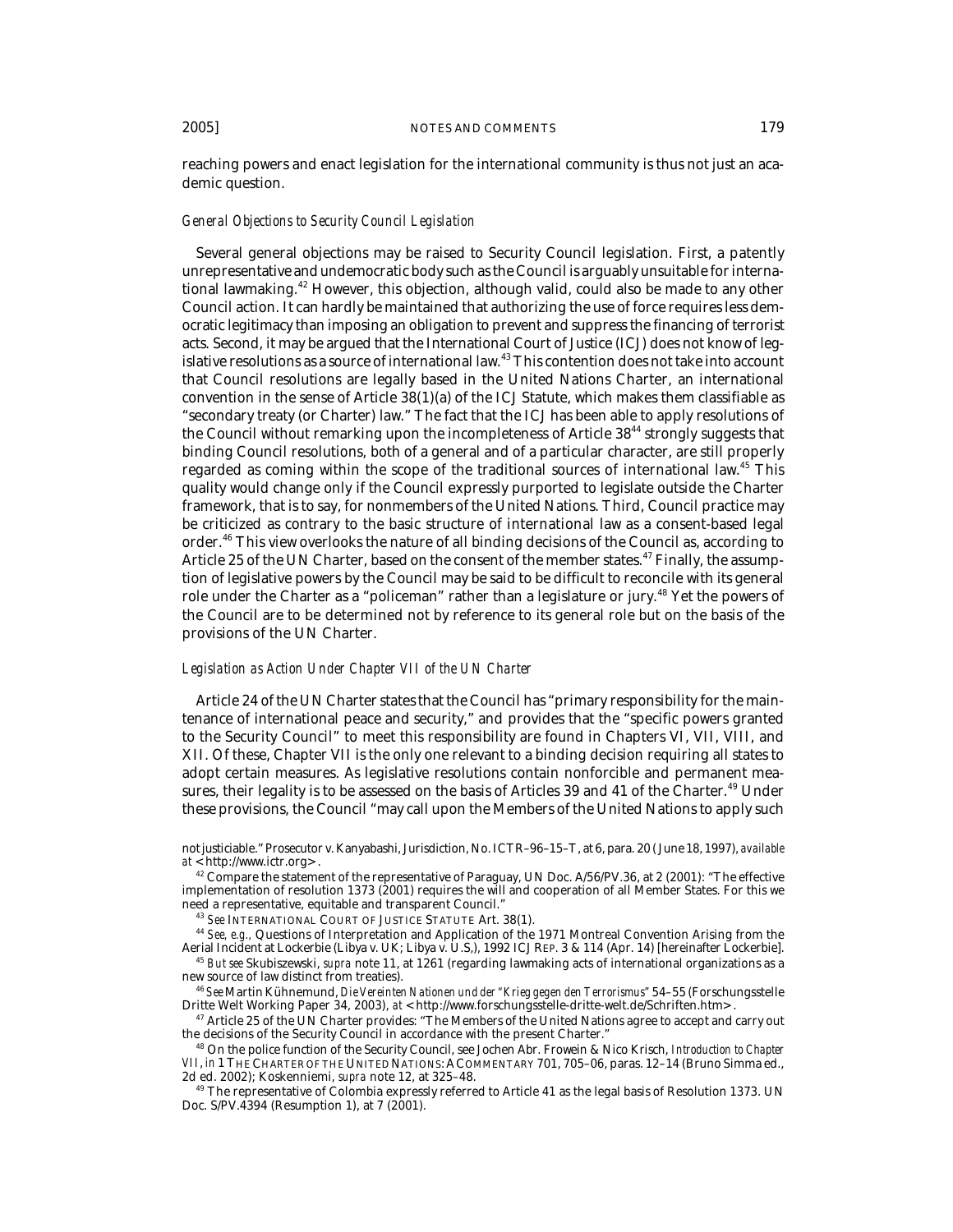measures [not involving the use of armed force]" once it has determined "the existence of any threat to the peace, breach of the peace, or act of aggression."

Two separate, but interrelated, questions require special attention in this connection. First, can general phenomena such as terrorism and the proliferation of weapons of mass destruction be qualified as "threats to the peace" under Article 39 of the Charter and, second, can obligations of a general and abstract character such as to criminalize a certain behavior and to enact certain laws be subsumed under the term "measures" in the sense of Article 41 of the Charter?

*General phenomena as "threats to the peace."* During the debate in the General Assembly on October 15, 2001, the representative of Costa Rica declared that "resolution 1373 (2001) heralds a new era in international relations. For the first time in history, the Security Council has declared that a particular phenomenon—international terrorism—constitutes, in any circumstances, a threat to international peace and security."<sup>50</sup> The question whether abstract phenomena can constitute a "threat to the peace" is disputed in the literature. While several authors have argued that the Council may take action only with regard to specific situations or conflicts,  $51$ others have seen no problem in extending the concept to particular conduct or a situation per se.<sup>52</sup> As a treaty, the Charter of the United Nations is to be interpreted in good faith, in accordance with the ordinary meaning to be given to its terms in their context, and in the light of its object and purpose. Together with the context, any subsequent practice in the application of the treaty shall be taken into account.<sup>53</sup> It is this last criterion, "the 'subsequent practice' of the membership of the United Nations at large," that the ICTY appeals chamber in the *Tadić* case seized upon when interpreting the term "threat to the peace."<sup>54</sup> According to the appeals chamber, "the 'threat to the peace' is more of a political concept."55 The determination of a threat to the peace thus requires more than mere normative considerations; it also necessitates an analysis of political realities. For this reason, the UN Charter gives the Council broad, but not unfettered, discretion when determining a threat to the peace.

An examination of the Council practice and the common understanding of the United Nations membership in general shows that "threat to the peace" is a constantly evolving concept. Since the beginning of the 1990s, the understanding of what constitutes a "threat to the peace" has broadened considerably from the narrow concept of the absence of the use of armed force, to the wider concept of situations that may lead to the use of armed force. This shift from a purely formal to a substantive meaning of "threat to the peace" was marked in a statement by the president of the Council at the conclusion of its meeting on January 31, 1992, held at the level of heads of state and government, in discussing the Security Council's responsibility in the maintenance of international peace and security. Speaking on behalf of the members of the Council, the president declared that "[t]he absence of war and military conflicts amongst States does not in itself ensure international peace and security. The non-military sources of instability in the economic, social, humanitarian and ecological fields have become threats to peace and security."56 In the same statement, more than twelve years before the adoption of Resolution 1540 in 2004, the Council members had already declared that "[t]he proliferation of all weapons of mass destruction constitutes a threat to international peace and security" and

<sup>50</sup> UN Doc. A/56/PV.25, *supra* note 2, at 3.

<sup>51</sup> Happold, *supra* note 4, at 598–601; Zimmermann & Eberling, *supra* note 33, at 71–72.

<sup>52</sup> Harper, *supra* note 12, at 149; Christian Tomuschat, *Obligations Arising for States Without or Against Their Will*, 241 RECUEIL DES COURS 195, 344–46 (1993 IV).

<sup>53</sup> Vienna Convention on the Law of Treaties, *opened for signature* May 23, 1969, Art. 31(1) & (3)(b), 1155 UNTS 331 [hereinafter Vienna Convention].

<sup>&</sup>lt;sup>54</sup> Prosecutor v. Tadić, *supra* note 8, para. 30. On the importance of "subsequent practice" for the interpretation of constituent instruments of international organizations, see also Georg Ress, *Interpretation, in* THE CHARTER OF THE UNITED NATIONS, *supra* note 48, at 13, 27–30.

<sup>55</sup> *Tadi*ƒ, *supra* note 8, para. 29.

 $56$  UN Doc. S/23500, at 3 (1992),  $at$  < http://projects.sipri.se/cbw/docs/cbw-unsc23500.html>.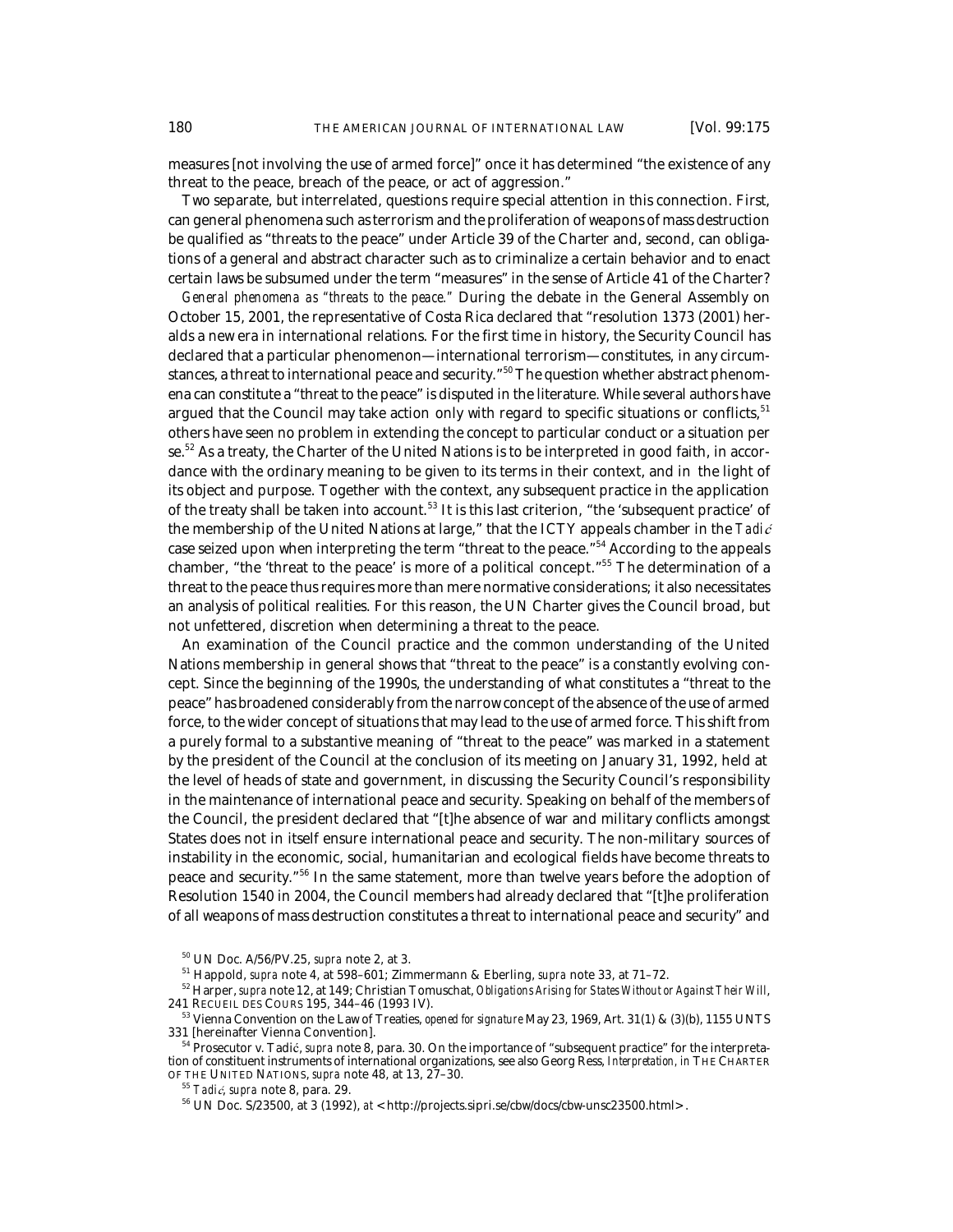that they "commit themselves to working to prevent the spread of technology related to the research for or production of such weapons and to take appropriate action to that end." <sup>57</sup>

Since 1992, a wide variety of situations has been classified as a "threat to the peace" by both the Security Council and the General Assembly. These include the proliferation and development of weapons of mass destruction (as well as their means of delivery),<sup>58</sup> acts of international terrorism,<sup>59</sup> the use of mercenaries,<sup>60</sup> emergency situations,<sup>61</sup> and the violent disintegration of states.<sup>62</sup> Thus, a common understanding, manifested by the "subsequent practice" of the membership of the United Nations at large, can be said to have emerged that the "threat to the peace" of Article 39 may include certain situations per se. Quite conceivably, in future certain environmentally destructive practices,<sup>63</sup> illegal arms trafficking, transnational organized crime, drug trafficking, large-scale piracy, global health pandemics, and mass refugee flows will also be considered as threats to the peace. It may be argued that every situation that the Council has identified as a threat to the peace in a particular conflict situation potentially qualifies as a threat to the peace per se. But a reasonable connection between the phenomenon in question a threat to the peace per set zuck a research and the use of force is required in all cases.<sup>64</sup> Such a wide interpretation conforms with the object and purpose of Article 39, as it allows the Council fully to carry out its primary responsibility for the maintenance of international peace and security. As Article 1(1) shows, the maintenance of international peace and security includes both the removal and the prevention of threats to the peace. Consequently, there is a proactive (and not just a reactive or remedial) dimension to the actions of the Council, which means that it must be able to deal with abstract as well as specific threats to the peace.

*Obligations of a general and abstract character as "measures."* Whether Article 39 also includes general phenomena as threats to the peace is closely related to whether the Council may impose obligations of a general and abstract character on the member states under Article 41. By their very nature, abstract threats require general measures to be taken, while specific threats require measures geared toward the particular situation creating them. Therefore, the Council will usually take measures corresponding to the type of threat in question. Some commentators have argued that Article 41 does not cover the obligations described in the legislative resolutions because they differ in quality from the measures listed there. The obligations imposed in Resolutions 1373 and 1540 would be more akin to obligations entered into by states in international agreements.<sup>65</sup> However, the term "measures" is wide enough to include both specific and general obligations.<sup>66</sup> In addition, the list of measures in Article 41 is not exhaustive,

 $60$  GA Res. 48/92, pmbl. (Dec. 20, 1993).

61 GA Res. 57/337, annex, para. 28 ( July 3, 2003).

62 GA Res. 53/71, pmbl. (Dec. 4, 1998).

63 This was first suggested by Paul C. Szasz, *Restructuring the International Organizational Framework*, *in* ENVIRON-MENTAL CHANGE AND INTERNATIONAL LAW: NEW CHALLENGES AND DIMENSIONS 340, 360 (Edith Brown Weiss ed., 1992). *See also* Harper, *supra* note 12, at 126 n.101; Tomuschat, *supra* note 52, at 344–45.

<sup>64</sup> *See* Aston, *supra* note 21, at 287–88, 290.

<sup>65</sup> *See* Frowein & Krisch, *supra* note 48, at 709, para. 23; Zimmermann & Eberling, *supra* note 33, at 71–72. *But see* Krisch, *supra* note 4, at 884–85 (observing that "the legal situation is far from clear"). Concerns are expressed by Finke & Wandscher, *supra* note 5, at 172.

<sup>66</sup> *See* Aston, *supra* note 21, at 283; Markus Wagner, *Die wirtschaftlichen Maßnahmen des Sicherheitsrates nach dem 11. September 2001 im völkerrechtlichen Kontext—Von Wirtschaftssanktionen zur Wirtschaftsgesetzgebung?* 63 ZAÖRV 879, 907–09, 913 (2003).

<sup>57</sup> *Id.* at 4.

<sup>58</sup> *Id.;* UN Doc. S/PRST/1996/17, para. 4; UN Doc. S/PRST/1998/12, para. 4; SC Res. 1172, pmbl. ( June 6, 1998); GA Res. 57/63, pmbl. (Nov. 22, 2002); GA Res. 58/44, pmbl. (Dec. 8, 2003). The "means of delivery" was added only in the preamble to Security Council Resolution 1540, *supra* note 13, as was "the threat of illicit trafficking" in such weapons.

<sup>59</sup> SC Res. 1368, para. 1 (Sept. 12, 2001); SC Res. 1373, *supra* note 13, pmbl.; SC Res. 1377, annex, pmbl. (Nov. 12, 2001); SC Res. 1456, annex, pmbl. ( Jan. 20, 2003); SC Res. 1465, para. 1 (Feb. 3, 2003); SC Res. 1535, pmbl. (Mar. 26, 2004); *see also* GA Res. 50/53, para. 7 (Dec. 11, 1995) (recalling "the role of the Security Council in combating international terrorism whenever it poses a threat to international peace and security"); GA Res. 49/60, annex [Declaration on Measures to Eliminate International Terrorism], para. 2 (Dec. 9, 1994) ("Acts, methods and practices of terrorism constitute a grave violation of the purposes and principles of the United Nations, which may pose a threat to international peace and security . . .").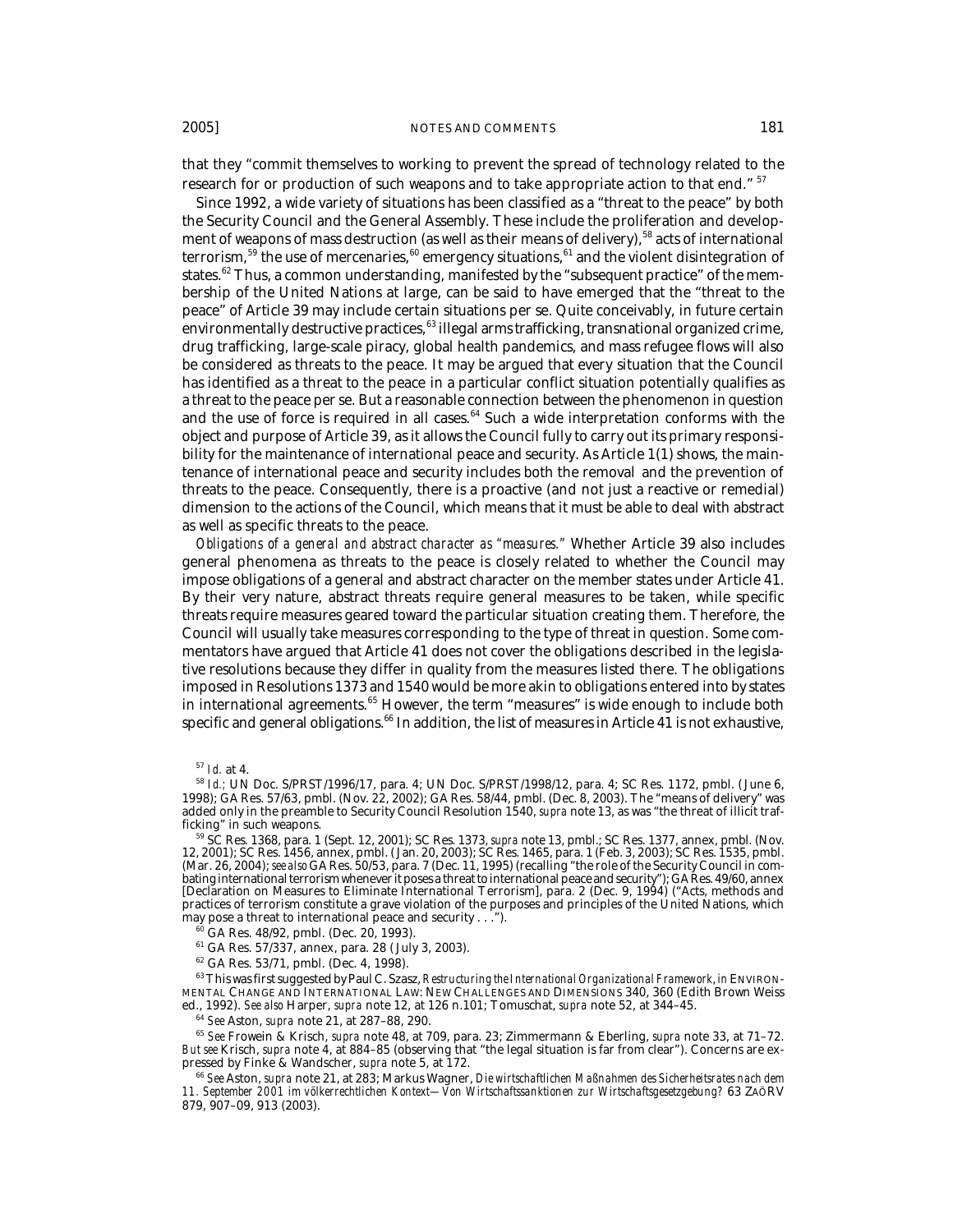as the formulation "may include" shows. This interpretation has also been confirmed by the appeals chamber of the ICTY, which held in the *Tadić* case:

It is evident that the measures set out in Article 41 are merely illustrative *examples* which obviously do not exclude other measures. All the Article requires is that they do not involve "the use of force." It is a negative definition.

. . . .

Article 39 [which provides that the Security Council shall decide what measures shall be taken in accordance with Article 41 to maintain or restore international peace and security] leaves the choice of means and their evaluation to the Security Council, which enjoys wide discretionary powers in this regard; and it could not have been otherwise, as such a choice involves political evaluation of highly complex and dynamic situations.  $67$ 

The result, that the Council may impose obligations of an abstract and general character, is also supported by the following consideration: if the Council can require states to freeze the funds of every single person who commits a specific terrorist act, it must—a fortiori—also be able to order states to freeze the funds of all persons who commit such acts. In this sense, the imposition of general obligations is nothing but the generalization of individual obligations.

#### IV. LIMITS OF SECURITY COUNCIL LEGISLATION

Although the Security Council has a wide margin of discretion in deciding when and where a threat to the peace exists and what measures member states should take to maintain or restore international peace and security, its power is not legally unfettered.<sup>68</sup> This part examines three possible legal limits to Council legislation: restrictions deriving from the text of the UN Charter, the principle of proportionality, and the concept of the integrity of treaties.

# *Restrictions Deriving from the Text of the UN Charter*

The Council enjoys powers only insofar as they are conferred on it or implied in the UN Charter.69 Only resolutions that are *intra vires* the UN Charter acquire binding force in terms of Article 25, which speaks of "decisions of the Security Council *in accordance with the present Charter*."70 The Council's legislative powers are thus limited by the jurisdiction of the United Nations at large, as well as by the attribution and division of competences within the organization.

According to Article 39, the Council may take action under Chapter VII only to "maintain or restore international peace and security."<sup>71</sup> The basic restriction of the Council's legislative power is that it must be exercised in a manner that is conducive to the maintenance of international peace and security.<sup>72</sup> The Charter does not establish the Council as an omnipotent world legislator but, rather, as a single-issue legislator. This restriction is confirmed by the fact that the Charter allocates to the General Assembly the task of making recommendations for the purpose of progressively developing and codifying international law.73 Most international issues,

<sup>68</sup> *See* Frowein & Krisch, *supra* note 48, at 710–12.

<sup>67</sup> *Tadi*ƒ, *supra* note 8, paras. 35, 39; *see also Kanyabashi*, *supra* note 41, at 7, para. 27.

<sup>69</sup> *Id.* at 710, para. 25.

<sup>70</sup> UN CHARTER Art. 25 (emphasis added); *see* Lamb, *supra* note 41, at 366–67.

<sup>71</sup> *See also* UN CHARTER Art. 24(2) (providing that the specific powers given to the Security Council, inter alia, in Chapter VII are granted for the discharge of its duties under the responsibility for the maintenance of international peace and security).

 $72$  Compare the statement of the Chinese representative: "Preventing the proliferation of weapons of mass destruction (WMD) and their means of delivery is conducive to the maintenance of international peace and security . . . ." UN Doc. S/PV.4950, *supra* note 23, at 6.

<sup>73</sup> UN CHARTER Art. 13(1)(a); *see also* Harper, *supra* note 12, at 153.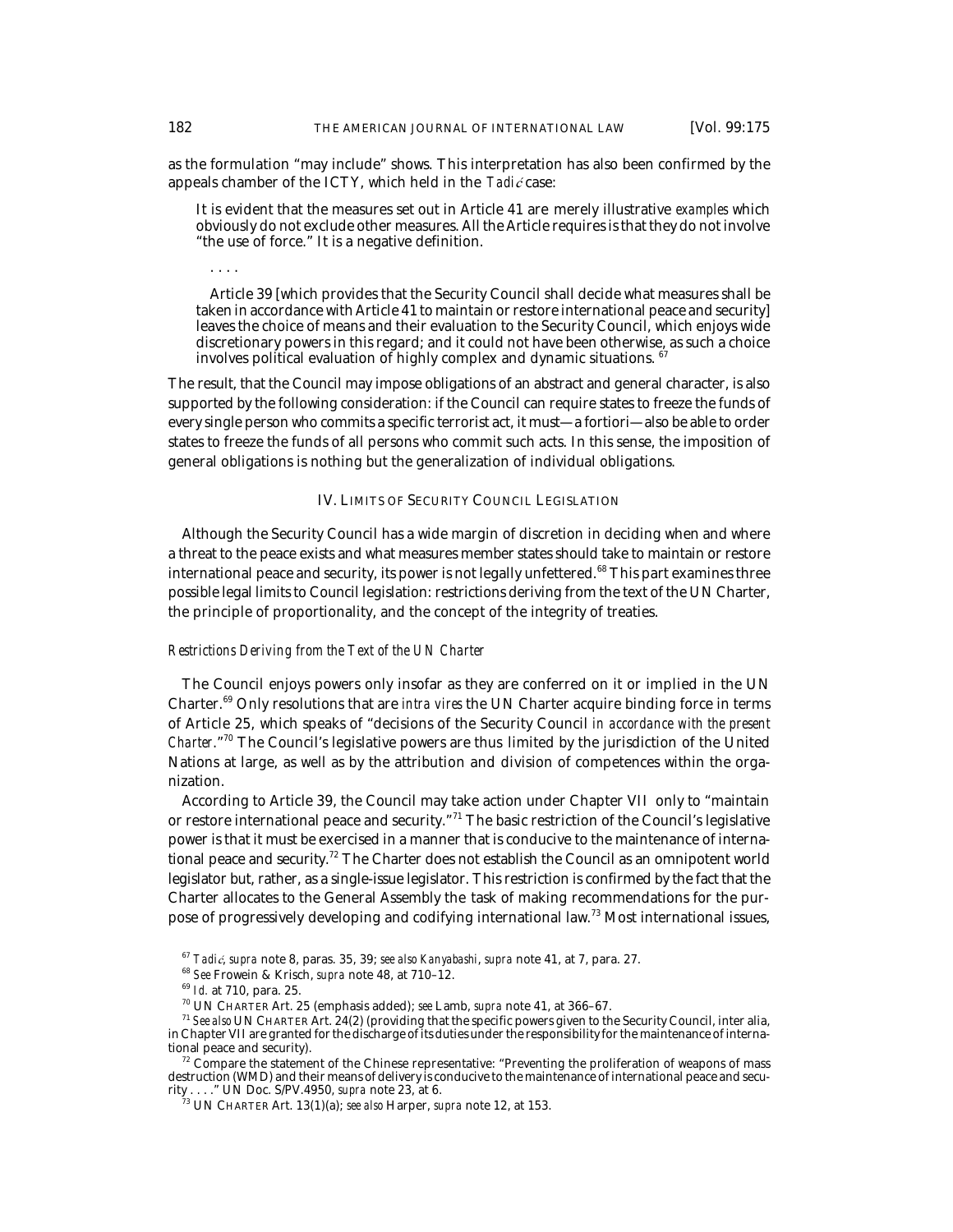especially those of an administrative or technical nature, will remain outside the ambit of Security Council legislation. For example, the Council cannot lay down general rules on the breadth of the territorial sea or the drawing of straight baselines in the law of the sea, although it may find that a particular—improper or excessive—territorial sea claim constitutes a threat to international peace and security. This Note argues that in all cases there must be a genuine link between the general obligations imposed and the maintenance of international peace and security. Thus, the Council cannot regulate financial transactions in general but only transactions that may be linked to a threat to the peace; that is, to terrorist acts, the proliferation of weapons of mass destruction, and possibly transnational organized crime, the illegal arms trade, and drug trafficking.

Another restriction of Council legislation may be derived from provisions in the Charter that provide for only recommendatory powers of the Council. According to Article 26, the Council "shall be responsible for formulating . . . plans to be submitted to the Members of the United Nations for the establishment of a system for the regulation of armaments." Such plans are not binding on member states, $74$  not least because of their implications for national security and the right to self-defense.75 The term "regulation of armaments" is to be understood in the sense of "arms control," including the reduction, limitation, or elimination of arms and armed forces, as well as the production and possession of and trade in armaments.<sup>76</sup> While certain types of armaments (such as nuclear, chemical, and biological weapons) or the excessive stockpiling of armaments might per se constitute a threat to the peace, the Council cannot impose general disarmament obligations on states, for example, by prohibiting the development, production, or possession of a particular type of weaponry.<sup>77</sup> The Council also cannot mandate participation in the UN Register for Conventional Arms, established on a voluntary basis by the General Assembly in 1992,<sup>78</sup> or limit the military budgets of states. Article 26, however, does not preclude the Council from imposing disarmament obligations on a particular state, if that state's possession of certain weapons, judged on the basis of its previous conduct, constitutes a threat to international peace and security. <sup>79</sup>

A similar restriction can be derived from Article 36, which provides that at any stage of a dispute likely, if continued, to endanger the maintenance of international peace or of a situation of like nature, the Council may recommend appropriate procedures or methods of adjustment, including reference of legal disputes by the parties to the ICJ. Again, while certain legal disputes (such as boundary disputes) might constitute a threat to the peace per se, the Council cannot impose on states, either in general or in a specific case, the obligation to refer such disputes to the ICJ.<sup>80</sup>

76 Schütz, *supra* note 74, at 469, para. 18.

77 Happold, *supra* note 4, at 605–07; Zimmermann & Eberling, *supra* note 33, at 72. *Contra* Aston, *supra* note 21, at 287; Paul C. Szasz, *The Security Council Starts Legislating*, 96 AJIL 901, 904 (2002); Tomuschat, *supra* note 52, at 344–45.

<sup>78</sup> GA Res. 46/36 L (Dec. 9, 1991) (Transparency in Armaments). The resolution called upon all member states to provide annually by May 31, to the secretary-general, relevant data on imports and exports of conventional arms to be included in the register. UN member states were also invited to report on their military holdings and procurement through national production and relevant policies.

<sup>79</sup> *See* SC Res. 687, paras. 8, 10, 12 (Apr. 3, 1991), 30 ILM 846 (1991).

<sup>80</sup> The Council has, however, established a commission for the "technical task" of demarcating the precise coordinates of a boundary set out in an agreement between two states. *Id.,* para. 2; SC Res. 773 (Aug. 26, 1992); SC Res. 833 (May 27, 1993), 32 ILM 1465 (1993).

<sup>74</sup> *See* Hans-Joachim Schütz, *Article 26*, *in* THE CHARTER OF THE UNITED NATIONS, *supra* note 48, at 464, 467, para. 11. The General Assembly has only recently reaffirmed the "absolute validity of multilateral diplomacy in the field of disarmament." GA Res. 58/44, pmbl. (Dec. 8, 2003).

 $75$  Compare the statement of the representative of Pakistan: "there are grave implications to this effort by the Security Council to impose obligations on States, which their Governments and sovereign legislatures have not freely accepted, especially when some of these obligations could impinge on matters relating to their national security and to their right of self-defence." UN Doc. S/PV.4950, *supra* note 23, at 15.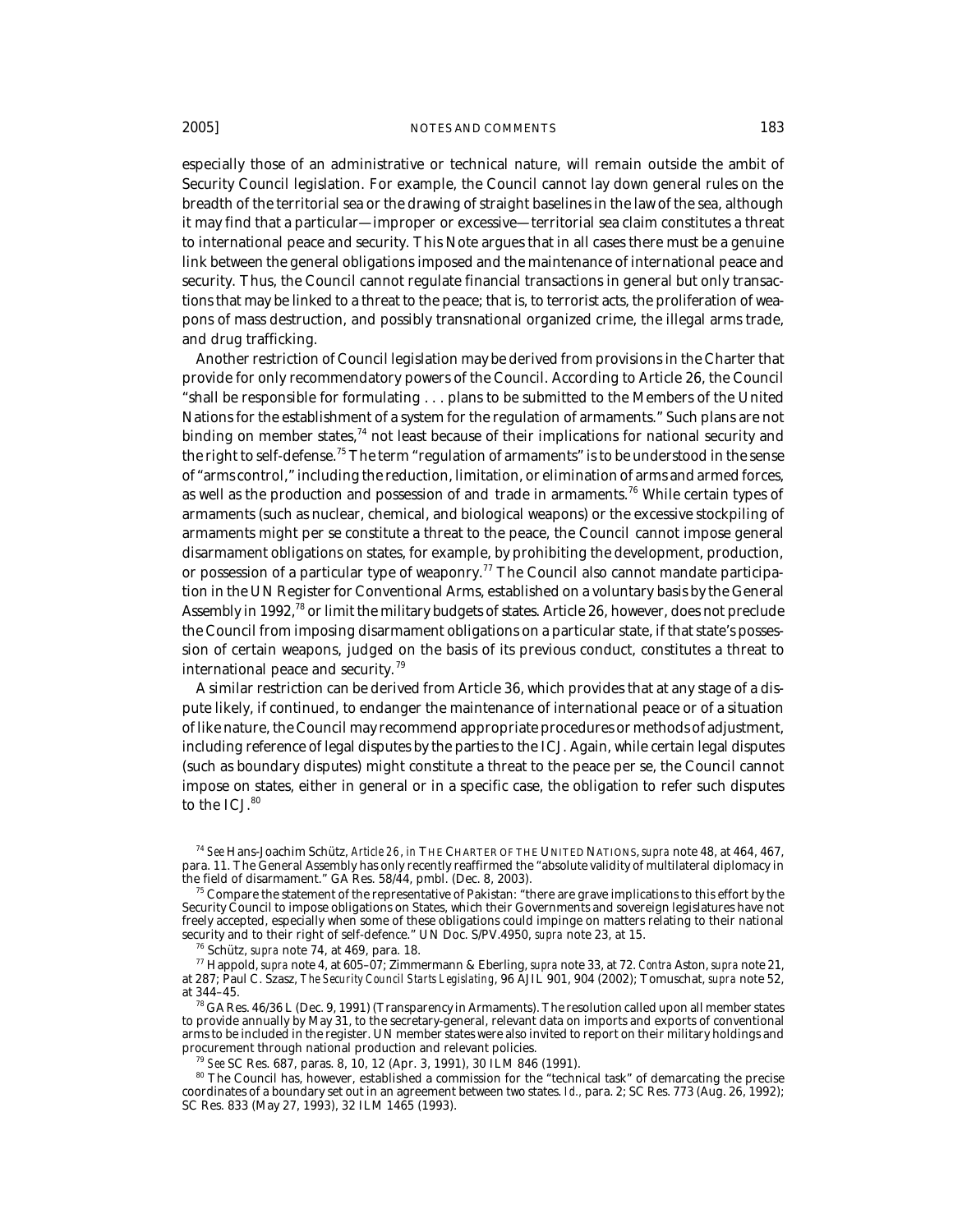### *The Principle of Proportionality*

Even though the Security Council, when acting under Chapter VII, is not bound to respect international law apart from the Charter, <sup>81</sup> the Charter itself indicates in several provisions that the Council's actions are subject to the principle of proportionality.<sup>82</sup> These provisions indicate that Council legislation must be *necessary* in order to maintain international peace and security, meaning that the usual ways to create obligations of an abstract and general character (the conclusion of treaties and the development of customary international law) must be inadequate to achieve that aim. Council legislation is always emergency legislation.<sup>83</sup> In the Council's open debate on April 22, 2004, the Swiss representative seized upon this point, stating: "It is acceptable for the Security Council to assume such a legislative role only . . . in response to an urgent need."<sup>84</sup> This sense of urgency was emphasized by several other delegations,<sup>85</sup> as well as by the president of the Council, who stated with regard to Resolution 1540 that

there was a gap in international law pertaining to non-State actors. So, either new international law should be created, either waiting for customary international law to develop, or by negotiating a treaty or convention. Both took a long time, and everyone felt that there was an "imminent threat", which had to be addressed and which could not wait for the usual way. $86$ 

A gap or lacuna in the legal framework is not required to signal an urgent need for Council legislation, as is shown by Resolution 1373, some of whose provisions were based on the Convention for the Suppression of the Financing of Terrorism. In that case, the need for Council legislation arose because, at the time, only four states were parties to the Convention, making it a long way from coming into force.

The character of Council legislation as emergency legislation does not mean that the general obligations imposed are provisional or temporary and must be replaced by a multilaterally negotiated treaty that allows all interested states to participate, on an equal footing, in defining their obligations.87 Calls by several states for the early conclusion of a binding international legal instrument on the subject matter of the resolution were not included in Resolution 1540.<sup>88</sup> This does not exclude the possibility that a treaty will subsequently be concluded on that subject matter.<sup>89</sup> However, in the event of a conflict between the obligations under the resolution and those under a subsequent treaty, the obligations under the resolution will prevail.<sup>90</sup> If the treaty were intended to replace the resolution, the Council would either have to abrogate the resolution or, at least, endorse the treaty in another resolution or a statement by the president.

 $^{81}$  HANS KELSEN, THE LAW OF THE UNITED NATIONS 294-95 (1950).

82 UN CHARTER Arts. 40, 42, 43(1), 51 (providing that the Council may take such action or measures (as it deems) *necessary* to maintain or restore international peace and security); *see* Frowein & Krisch, *supra* note 48, at 711, para. 30; Kirgis, *supra* note 12, at 517 & n.87.

83 There can be no question of the Security Council's having "in fact replaced the conventional law-making process on the international level," as stated by Krisch, *supra* note 4, at 884.

84 UN Doc. S/PV.4950, *supra* note 23, at 28.

<sup>85</sup> *Id*. at 3 (Brazil); *id.* at 5 (Algeria); *id.* at 7 (Spain); *id.* at 9 (Angola); *id.* at 11 (United Kingdom); *id.* at 20 (Peru); *id.* at 21 (New Zealand); *id.* at 24 (India); *id.* at 25 (Singapore); *id.* at 27 (Sweden); *id.* at 28 ( Japan, Switzerland); *id.* at 31 (Indonesia); *id.* (Resumption 1), at 4 (Malaysia for the Non-Aligned Group); *id.* at 5 (Mexico); *id.* at 8 (Republic of Korea); *id.* at 11 ( Jordan); *id.* at 14 (Nigeria); UN Doc. S/PV.4956, at 9 (2004) (Romania); *see also* UN Doc. S/PV.4451, at 19 (2002) (India, with regard to Resolution 1373).

<sup>86</sup> Press Conference by Security Council President, *supra* note 3.

<sup>87</sup> For example, the Egyptian delegate stated that any Council action should be "on a temporary basis for a specific, limited time until an internationally ratified treaty can be concluded." UN Doc. S/PV.4950, *supra* note 23, (Resumption 1), at 2; *see also id.* at 4 (Malaysia); *id*. at 15 (Nigeria); *id*. at 17 (Namibia, Kuwait).

<sup>88</sup> *See* UN Doc. S/PV.4956, *supra* note 85, at 7.

89 China's UN ambassador said that Resolution 1540 "fills the gap" now, but he advocated a global treaty for the longer run. Edith M. Lederer, *U.N. Adopts Resolution to Keep Weapons of Mass Destruction from Terrorists*, AP Newswires, Apr. 28, 2004, *available in* 2004 Westlaw, Allnewsplus.

<sup>90</sup> UN CHARTER Art. 103; Vienna Convention, *supra* note 53, Art. 30(1).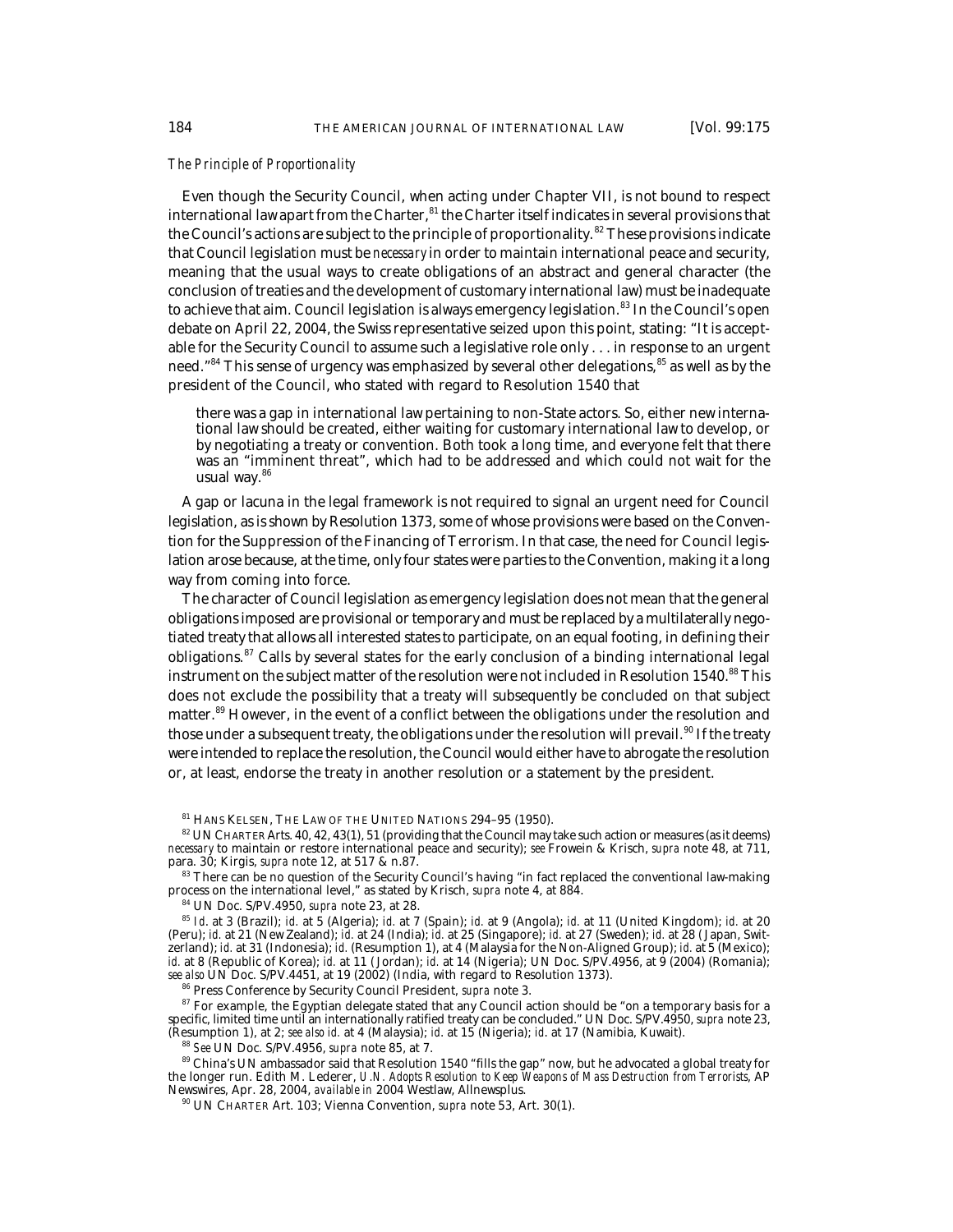In practice, the principle of proportionality will have little limiting effect on Council legislation, as the Charter allows the Council a broad margin of appreciation with respect to the proportionality of its action.<sup>91</sup> Legislation would therefore violate the Charter only if its impact on the member states were manifestly out of proportion to the objective pursued, the maintenance of international peace and security. As with other *ultra vires* decisions of the Council, there is no procedure for reviewing the legality of legislation. The resulting problems are far from being resolved, and in any case are not susceptible of resolution by means of simplified formulations.<sup>97</sup>

### *The Concept of Integrity of International Treaties*

Several states have argued that the Council does not have the power to take decisions under Chapter VII to amend international treaties.<sup>93</sup> For example, the representative of Pakistan declared: "Pakistan strongly adheres to the position that the Security Council, despite its wide authority and responsibilities, is not empowered to unilaterally amend or abrogate international treaties and agreements freely entered into by sovereign States."94 South Africa asserted that "the Council's mandate leaves no room either to reinterpret or even to amend treaties that have been negotiated and agreed by the rest of the United Nations membership."95 These statements must be seen in the context of the discussion about the legality of Resolutions 1422 and 1487, which turned on the interpretation of Article 16 of the Rome Statute of the International Criminal Court.<sup>96</sup> The states in question argued that the provision allowed the Council to request the deferral of investigations or prosecutions only in specific cases. A general request, they argued, would amount to an amendment of the treaty.<sup>97</sup> The discussion was apparently influenced more by the attitude of states toward the International Criminal Court than by the general question of the Council's authority under Chapter VII. But even had Article 16 of the Rome Statute not foreseen a general request, that could not prevent the Council from making such a request if it was necessary for the maintenance of international peace and security. According to Article 103 of the Charter, in the event of a conflict between a request and the Rome Statute, the request would prevail. The ICJ held in the *Lockerbie* case that obligations imposed by the Council take precedence over obligations under international treaties.<sup>98</sup> A precondition, however, is that the Council may impose the obligation in the first instance. A decision by the Council that states shall not exercise their right under the Nuclear Non-Proliferation Treaty to withdraw from that treaty would contravene Article 26 of the UN Charter, which gives the Council only recommendatory powers in the area of regulation of armaments.<sup>99</sup> A valid legislative resolution

97 On this controversy, see Claudia Fritsche, *Security Council Resolution 1422: Peacekeeping and the International Criminal Court*, *in* VERHANDELN FÜR DEN FRIEDEN—NEGOTIATING FOR PEACE,LIBER AMICORUM TONO EITEL 107 ( Jochen Abr. Frowein et al. eds., 2003); Andreas Zimmermann, "*Acting Under Chapter VII (...)"—Resolution 1422 and Possible Limits of the Powers of the Security Council*, *in id.* at 253.

98 Lockerbie (Libya v. UK), *supra* note 44, 1992 ICJ REP. at 15, para. 39:

Whereas both Libya and the United Kingdom, as Members of the United Nations, are obliged to accept and carry out the decisions of the Security Council in accordance with Article 25 of the Charter; whereas the Court . . . considers that prima facie this obligation extends to the decision contained in resolution 748 (1992); and whereas, in accordance with Article 103 of the Charter, the obligations of the Parties in that respect prevail over their obligations under any other international agreement, including the Montreal Convention.

<sup>99</sup> *Contra* William Epstein & Paul C. Szasz, *Extension of the Nuclear Non-Proliferation Treaty: A Means of Strengthening the Treaty*, 33 VA. J. INT'L L. 735, 754 (1993).

<sup>91</sup> Frowein & Krisch, *supra* note 48, at 712, para. 30.

<sup>92</sup> *See* IAN BROWNLIE, PRINCIPLES OF PUBLIC INTERNATIONAL LAW 666–67 (6th ed. 2003).

<sup>93</sup> UN Doc. S/PV.4772, *supra* note 19, at 10 (Iran); *id.* at 13 (Brazil); *id.* at 25 (Germany); UN Doc. A/58/PV.29, at 9 (2003) (Cuba); UN Doc. S/PV.4568, *supra* note 19, at 3 (Canada); *id.* at 5–6 (New Zealand); *id.* at 11 (France); *id.* at 15 (Costa Rica on behalf of the nineteen member states of the Rio Group); *id.* at 15 (Iran); *id.* at 18 (Ireland); *id.* at 22 (Brazil); *id.* at 23 (Switzerland); *id.* at 26 (Mexico); *id.* at 30 (Venezuela); *id.* (Resumption 1), at 2 (Fiji); *id.* at 5 (Guinea); *id.* at 8 (Malaysia); *id.* at 10 (Syria); *id.* at 14 (Cuba); UN Doc. A/57/PV.22, at 6 (2002) (Liechtenstein).

<sup>94</sup> UN Doc. S/PV.4772, *supra* note 19, at 21.

<sup>95</sup> UN Doc. S/PV.4568, *supra* note 19, at 6.

<sup>96</sup> *See supra* note 35.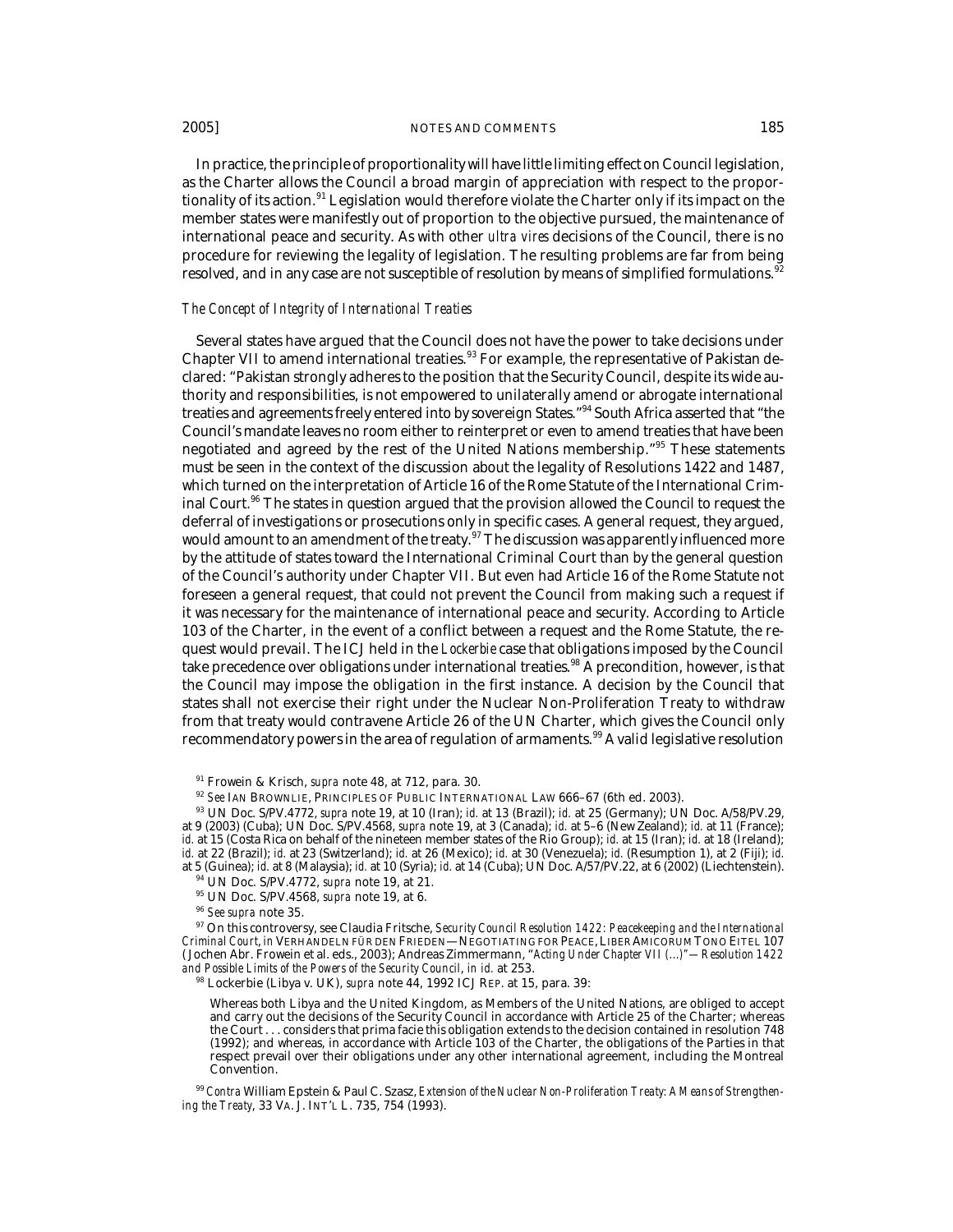whose application is not limited in time, owing to the continuing character of the threat addressed, may have the effect of a de facto amendment to existing treaties, that is to say, an alteration of the treaty without altering its text.

Whether the Council may impose existing treaties upon the member states, either by obliging them to become parties or by making the treaty mandatory, is a different question. So far the Council has not done so, although several writers have advocated this practice.<sup>100</sup> In Resolution 1373 the Council only called upon states in a nonbinding provision to "[b]ecome parties as soon as possible to the relevant international conventions and protocols relating to terrorism."<sup>101</sup> While the Council may impose certain treaty obligations on states, as in Resolution 1373, it cannot, as a rule, impose whole treaties, since they contain not just substantive obligations, but also purely technical or administrative provisions whose imposition will not be necessary to address a threat to international peace and security.

#### V. THE PROCEDURE FOR THE ADOPTION OF INTERNATIONAL LEGISLATION

Security Council resolutions are usually prepared in the course of informal consultations of the whole, which are private gatherings of all the Council members.<sup>102</sup> They are then adopted, frequently without debate, in a formal public meeting of the Council. Members of the United Nations that are not members of the Council do not usually play any role in the drafting of resolutions.103 The question arises as to whether acts of international legislation by the Council require participation by the wider UN membership in the legislative process. Bearing in mind the far-reaching consequences of Council legislation, this Note argues that those member states that wish to do so should be given an opportunity to express their views and perceptions on legislative resolutions. As the Philippines representative to the United Nations put it: "Those who are bound should be heard."<sup>104</sup> According to Article 31 of the UN Charter, "[a]ny Member of the United Nations which is not a member of the Security Council may participate, without vote, in the discussion of any question brought before the Security Council whenever the latter considers that the interests of that Member are specially affected." In the light of this wording, it might be argued that no state is "specially affected" if, as in the case of a legislative resolution, the consequences of the resolution touch equally upon the interests of all states. However, Council practice so far has assumed that the interest of a state in participating is not diminished by the resolution's having the same effect on other states of a region or continent.<sup>105</sup> A narrow interpretation of Article 31 would result in excluding the UN membership from discussion of some of the Council's most far-reaching decisions, and would be contrary to the object and purpose of the provision, which was devised as a compensatory rule in favor of nonmembers of the Council.<sup>106</sup>

A liberal view on participation is also reflected in the practice of the member states. In connection with Resolutions 1422 and 1487, several states requested "that, in accordance with the

<sup>100</sup> Lopez, *supra* note 12, at 954-57 (with regard to the four Geneva Conventions and Additional Protocol I in the context of internal armed conflicts); Szasz, *supra* note 77, at 903 (with regard to the international conventions and protocols relating to terrorism).

<sup>3</sup> On the drafting of Security Council resolutions, see Michael C. Wood, *The Interpretation of Security Council Resolutions*, 1998 MAX PLANCK Y.B. UN L. 73, 80–81.

<sup>101</sup> SC Res. 1373, *supra* note 13, para. 3(d). In the case of Security Council Resolution 1540, *supra* note 13, the U.S. delegate expressly clarified that "Member States not parties to treaties or regimes will not be forced, through this draft resolution, to adopt them." UN Doc. S/PV.4950, *supra* note 23, at 18. Even in the case of Iraq, the Council in Resolution 687, para. 7 (Apr. 3, 1991), 30 ILM 846 (1991), only "invited" Iraq to ratify the Convention on the Prohibition of the Development, Production and Stockpiling of Bacteriological (Biological) and Toxin Weapons and on Their Destruction.

<sup>102</sup> On informal consultations, see Loie Feuerle, Note, *Informal Consultation: A Mechanism in Security Council Decision-Making*, 18 N.Y.U. J.INT'L L. & POL. 267 (1985); Natalie Reid, Informal Consultations ( Jan. 1999), *at* <http:// www.globalpolicy.org/security/informal/natalie.htm>.

<sup>104</sup> UN Doc. S/PV.4950, *supra* note 23, at 2.

<sup>105</sup> *See* Rudolf Dolzer, *Article 31*, *in* THE CHARTER OF THE UNITED NATIONS, *supra* note 48, at 573, 577, para. 18. <sup>106</sup> *Id.* at 576, para. 17.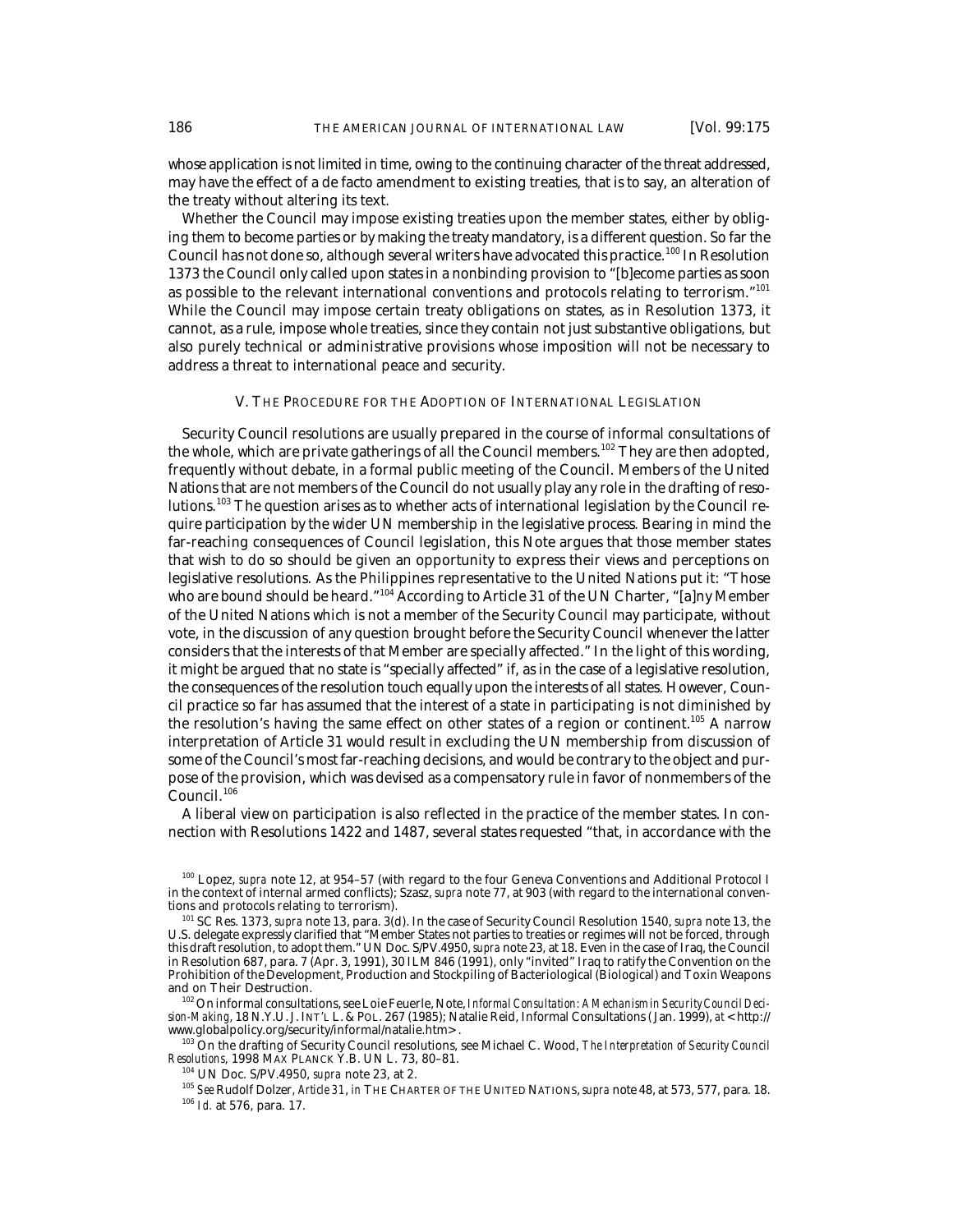relevant provision of the Charter of the United Nations [i.e., Article 31] and rule 37 of the provisional rules of procedure of the Security Council, <sup>107</sup> the Council convene a public meeting and invite interested States to speak in the Council's discussions" on the proposed resolution.<sup>108</sup> The reasons given for the requests were that the resolution in question involved "issues of vital interest to *all* Member States<sup>"109</sup> or that it had "implications of direct import to Member States."<sup>110</sup> Similarly, during the open debate prior to the adoption of Resolution 1422, the representative of New Zealand declared: "In our view, no decision should be taken by the Council on such issues [those with implications for all members of the United Nations] without full consideration and reflection of the views of all Member States that wish to express them."111 According to the wording of Article 31 ("whenever the latter considers"), it seems to be left exclusively to the Council to decide whether the interests of member states are specially affected and, thus, whether to invite them to its discussions. This Note maintains, however, that cases such as international legislation, where it is obvious that vital interests of all member states are (specially) affected, no longer leave any room for discretion on the part of the Council. In such cases, the member states have the right to participate in the Council's discussion and, if no formal meeting is scheduled, the right for the Council to convene a public or private meeting and invite interested member states to speak at it.<sup>112</sup> There are also practical reasons for this result. The Council has no way of enforcing legislation unpopular with the wider membership of the United Nations. It is in its interest to involve the member states in the legislative process, hence increasing the legitimacy and acceptance of its legislative acts. Otherwise, they may remain dead letters.

The practice of the Council has undergone a certain evolution. Resolution 1373 was adopted in just over forty-eight hours. The United States began consultations with the other four permanent members on September 26, 2001; the next day, when the Council met in informal consultations, the United States circulated a draft resolution. The draft resolution as prepared during the Council's informal consultations was adopted in a formal public meeting—lasting only five minutes—on September 28, 2001. No Council member spoke on the draft resolution or explained its vote; nonmembers of the Council were not consulted and were not present.<sup>113</sup> Subsequently, however, several nonmembers voiced concern about the way Resolution 1373 had been adopted and called for a more transparent and interactive approach from the Council.<sup>114</sup> The representative of Costa Rica declared in the General Assembly:

Resolution 1373 (2001) demonstrates the broad powers of the Security Council. In exercising its powers, however, the Council must act responsibly. In accordance with the provisions of the Charter, the Security Council acts on behalf of all Members of the United Nations. Its members, whether permanent or elected, represent equally all States Members of the Organization and they are, therefore, responsible to them. That is why it is essential

107 Rule 37 of the Provisional Rules of Procedure of the Security Council, Dec. 21, 1981, UN Doc. S/96/Rev.7, UN Sales No. E.83.I.4 (1983), provides:

 Any Member of the United Nations which is not a member of the Security Council may be invited, as the result of a decision of the Security Council, to participate, without vote, in the discussion of any question brought before the Security Council when the Security Council considers that the interests of that Member are specially affected . . . .

<sup>108</sup> Letter Dated 6 June 2003 from the Permanent Representatives of Canada, Jordan, Liechtenstein, New Zealand and Switzerland to the United Nations Addressed to the President of the Security Council, UN Doc. S/2003/620. This request was strongly supported by the European Union, which "fully shares the views expressed in the letter concerning the advisability of convening a public meeting and inviting interested States to speak in Security Council discussions." UN Doc. S/2003/639. For similar letters, see UN Docs. S/2002/723 and S/2004/412.

109 UN Doc. S/2002/723 (emphasis added).

110 UN Doc. S/2003/620.

111 UN Doc. S/PV.4568, *supra* note 19, at 5.

<sup>112</sup> *See* Dolzer, *supra* note 105, at 577–78, paras. 22, 23. Several states have even claimed that Article 31 gives a general "right" to be heard by the Council. UN Doc. S/PV.3864, at 17, 57 (1998) (Costa Rica, Iraq); UN Doc. A/53/33, at 19 (1998) (Libya); UN Doc. A/53/PV.40, at 9 (1998) (Ukraine). But this is going too far.

<sup>113</sup> UN Doc. S/PV.4385, at 2 (2001).

<sup>114</sup> UN Doc. A/56/PV.36, *supra* note 42, at 2 (Paraguay); UN Doc. A/56/PV.34, *supra* note 25, at 13 (Guatemala); UN Doc. A/56/PV.33, at 3, 16 (2001) ( Japan, India); UN Doc. A/56/PV.28, at 5, 16 (2001) (Yugoslavia, Ghana).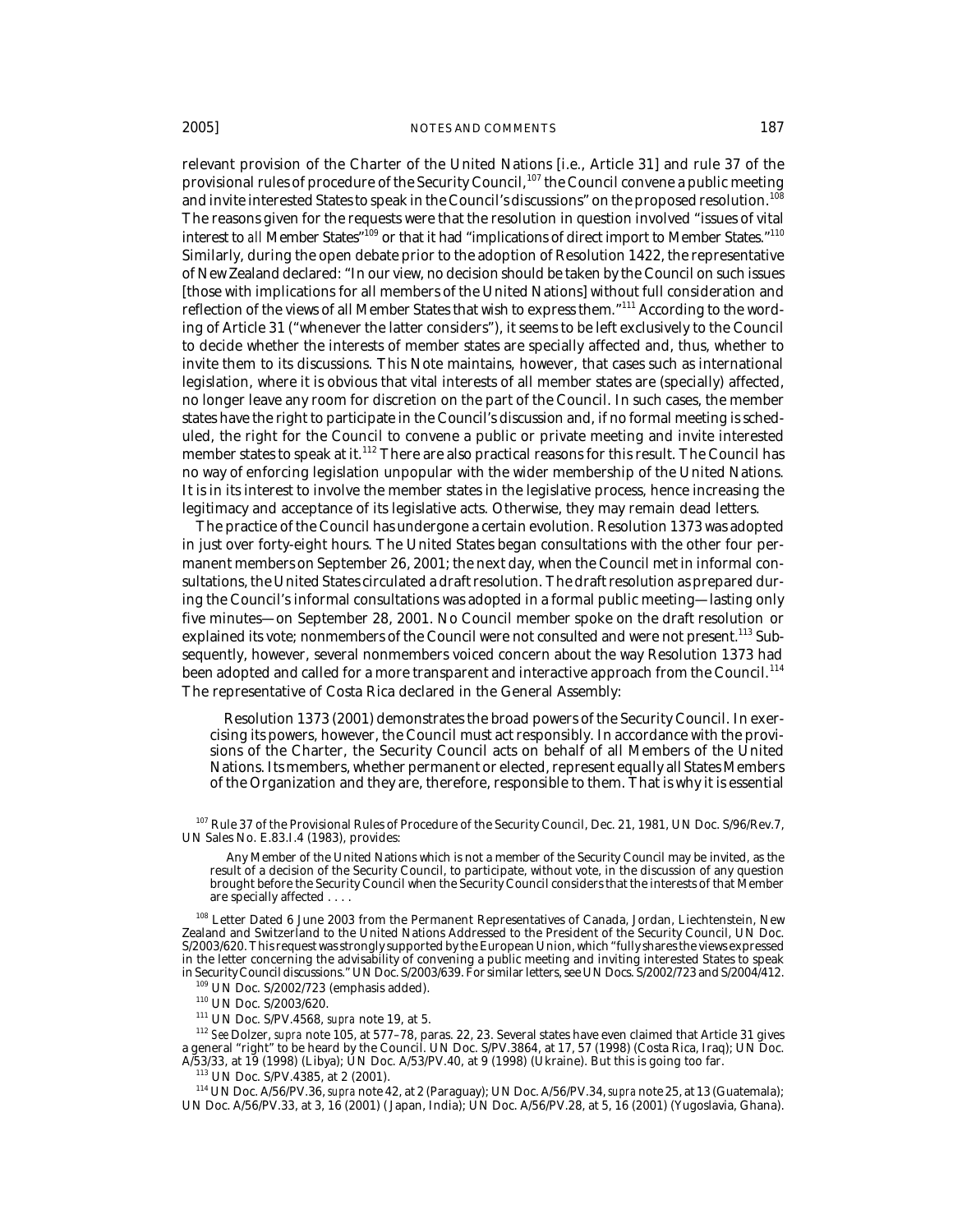for the Council to hold transparent and effective consultations with the other members of the international community when it adopts measures of far-reaching importance.<sup>1</sup>

The call for a more open and transparent approach was heeded: the adoption of Resolution 1422, on July 12, 2002, <sup>116</sup> was preceded by extensive informal consultations and an open Council meeting on July 10, at which representatives of twenty-four member states that were not members of the Council and one permanent observer (Switzerland) spoke.117 Similarly, eighteen states that were not members of the Council participated in the public meeting at which Resolution 1487 was adopted.<sup>118</sup> The most comprehensive consultation process so far took place in connection with the adoption of Resolution 1540. The five permanent members of the Council spent some six months working on the text of the draft resolution. On March 24, 2004, the text was shared with the ten elected members of the Council. At the same time, offers were made to different groups of states, such as the Non-Aligned Movement (representing 116 countries), to brief them on parts of that text. The Council members that sponsored the draft resolution went to great lengths to explain the text and listened closely to member states within and outside the Council.119 Informal consultations of the Council members took place on April, 8, 20, and 28. On April 22, at the request of several states, the Council held an open debate with the active participation of fifty-one UN member states, including thirty-six that were not members of the Council.<sup>120</sup> As a result of these exchanges, the text of the draft resolution was revised three times in one month. During the open debate, the representative of Spain, one of the elected members of the Council, remarked that, "since the Council is legislating for the entire international community," the draft resolution should be adopted "after consultation with non-members of the Council."<sup>121</sup> Consequently, the practice of the Council seems to support the requirement for extensive consultations and exchanges both internal and external, including an open debate to discuss the text of a draft legislative resolution before it is made final. After all, it is difficult to imagine an issue more compelling than international legislation, or one on which it could be more appropriate for the Council to hear the membership's views.

## VI. GENERAL PROBLEMS OF SECURITY COUNCIL LEGISLATION

# *Lack of Clarity of Terms and Obligations*

Several states have emphasized that international legislation by resolution must be "clear and unambiguous, to avoid any misinterpretation or discrepancy in its implementation.<sup>"122</sup> Legislative resolutions face two particular problems in this respect. First, resolutions, by their very nature, are not as detailed as treaties. Any resolution that requires states to enact legislation will also have to take into account the multitude of national legal systems and the independence of national parliaments in the exercise of their lawmaking power.<sup>123</sup> To meet the concerns of several states that Resolution 1540 would impose requirements on their legislators, the resolution, in paragraph 2, expressly provides that the laws in question shall be adopted and enforced by

<sup>117</sup> UN Doc. S/PV.4568, *supra* note 19, at 2, 29; *id.* (Resumption 1), at 2, 12; *see also* UN Doc. S/2002/937, at 6.

<sup>120</sup> See Assessment of the Work of the Security Council During the Presidency of Germany (April 2004), UN Doc. S/2004/505, at 8; *see also* UN Doc. S/PV.4950, *supra* note 23, at 2; *id.* (Resumption 1), at 2.

121 UN Doc. S/PV.4950, *supra* note 23, at 7.

<sup>122</sup> Id. (Resumption 1), at 8 (Republic of Korea). Similar concerns about clarity of language and definition of terms were expressed by Canada, India, Ireland, speaking on behalf of the European Union, and Switzerland. UN Doc. S/PV.4950, *supra* note 23, at 19, 24, 26–27, & 28, respectively.

<sup>115</sup> UN Doc. A/56/PV.25, at 3 (2001).

<sup>116</sup> UN Doc. S/PV.4572, at 2 ( 2002). The meeting at which the draft resolution was adopted, again lasted for only five minutes.

<sup>118</sup> UN Doc. S/PV.4772, *supra* note 19, at 2, 28.

<sup>119</sup> *See* UN Doc. S/PV.4950, *supra* note 23, at 8.

<sup>123</sup> Compare the statement of the Brazilian delegate, UN Doc. S/PV.4950, *supra* note 23, at 4, who recommended that "the text [of the resolution] take into account the independence of national congresses in the exercise of their law-making power."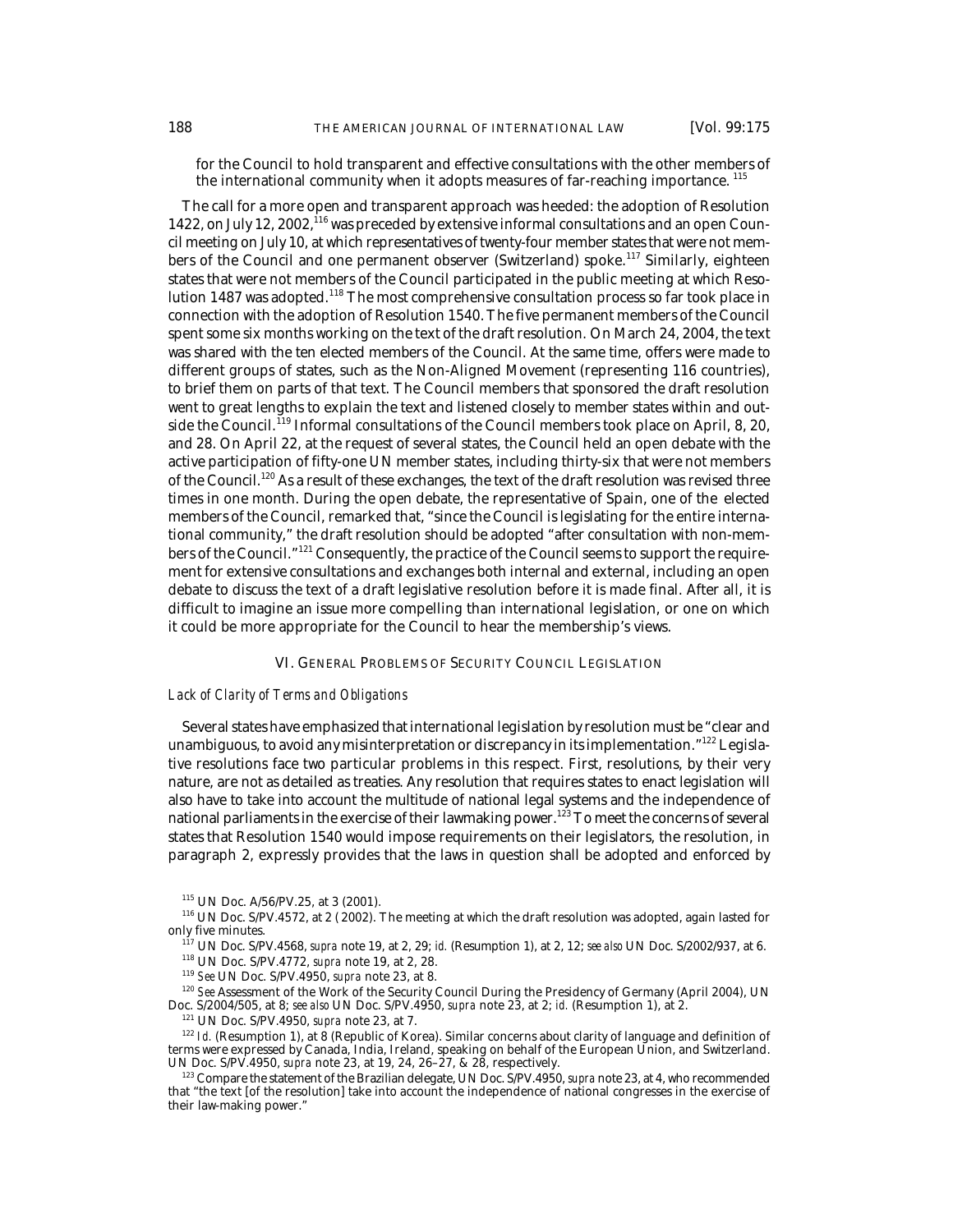states "in accordance with their national procedures." A legislative resolution thus cannot provide more than a framework to be filled in by national legislatures.<sup>124</sup> In this respect, legislative resolutions are more akin to directives than to regulations in European Community law.

Second, the adoption of resolutions is often secured only by political compromise, which is usually translated into vague and general language. The following may serve as an example: Operative paragraph 1(b) of Resolution 1373 requires all states to "[c]riminalize the wilful provision or collection . . . of *funds* by their nationals or in their territories with the intention that the funds should be used, or in the knowledge that they are to be used, in order to carry out *terrorist acts*."125 As the international community has still not arrived at a consensus on the definition of terrorism.<sup>126</sup> the resolution does not give a definition of "terrorist acts." Rather, it allows each member state to define terrorist acts under its domestic legislation. This latitude enabled Syria, for example, to adopt the definition of terrorism contained in the Arab Convention for the Suppression of Terrorism,<sup>127</sup> "which clearly distinguishe[s] between terrorism and legitimate struggle against foreign occupation,"<sup>128</sup> excluding violent acts by groups such as Hamas, the Al Aqsa Martyrs Brigades, and Islamic Jihad (which are seen as fighting the Israeli occupation of Arab territories in Palestine) from the application of the resolution. But states that adopt the definition of terrorism in the Convention for the Suppression of the Financing of Terrorism<sup>129</sup> should clearly regard the violent acts of these groups as terrorist acts. The resolution also does not define the term "funds." According to Article 1(1) of the Convention for the Suppression of the Financing of Terrorism, this term means

assets of every kind, whether tangible or intangible, movable or immovable, however acquired, and legal documents or instruments in any form, including electronic or digital, evidencing title to, or interest in, such assets, including, but not limited to, bank credits, travellers cheques, bank cheques, money orders, shares, securities, bonds, drafts, letters of credit.

The term is thus stretched far beyond its ordinary meaning, which is "pecuniary resources," to cover tangible and intangible assets. Which meaning of the term "funds" is signified in the resolution is unclear.<sup>130</sup>

An initial review of the reports of states to be submitted under Resolution 1373 pointed to another problem. Many states equated the "financing of terrorist acts" in paragraph 1(a) of the resolution with money laundering, and dealt with it only in that context. But while money laundering and the financing of terrorism are often related, these crimes are not identical. Also, money used to finance terrorism is not necessarily generated by illegal business transactions; on the contrary, assets and profits acquired by legitimate means and even declared to tax authorities can be used to finance terrorist attacks. Similarly, many states claimed that the crime of financing terrorism was covered by the criminal provisions on "aiding and abetting" or

 $124$  Compare the statement of the French delegate, *id.* at 8, who observed that "[t]he Council is establishing the goals, but it leaves each State free to define the penalties, legal regulations and practical measures to be adopted." 125 SC Res. 1373, *supra* note 13, para. 1(b) (emphasis added).

<sup>&</sup>lt;sup>126</sup> The General Assembly's Sixth Committee is currently considering a draft Comprehensive Convention on International Terrorism, which would include a definition of terrorism if adopted. For the suggested definition, see Article 2 of the draft Convention. Report of the Ad Hoc Committee Established by General Assembly Resolution 51/210 of 17 December 1996: Sixth Session, UN GAOR, 57th Sess., Supp. No. 37, Annex II, at 6, UN Doc. A/57/37

<sup>&</sup>lt;sup>127</sup> Arab Convention on the Suppression of Terrorism, Apr. 22, 1998, Arts. 1, 2, UNITED NATIONS, INSTRU-MENTS RELATED TO THE PREVENTION AND SUPPRESSION OF INTERNATIONAL TERRORISM 152, UN Sales No. 01.V.3 (2001), *available at* < http://edoc.mpil.de/conference-on-terrorism/related/1998CairoArabConvention.pdf>.

<sup>128</sup> UN Doc. S/PV.4453, *supra* note 28, at 9 (also stating that "foreign occupation is the most brutal form of terrorism; therefore, resistance to foreign occupation—especially Israeli occupation of Arab territories in Palestine, the Syrian Golan and southern Lebanon—constitutes legitimate struggle"; *id.* at 8).

<sup>&</sup>lt;sup>129</sup> International Convention for the Suppression of the Financing of Terrorism, *supra* note 22, Art. 2(1)(b).

<sup>130</sup> Aston, *supra* note 21, at 262 n.26; *see also id.* at 262–64. For further examples of unclear terms, see Sven Peterke, *Die Bekämpfung der Terrorismusfinanzierung unter Kapitel VII der UN-Charta. Die Resolution 1373 (2001) des UN-Sicherheitsrats*, 14 HUMANITÄRES VÖLKERRECHT 217 (2001); Wagner, *supra* note 66, at 901–02.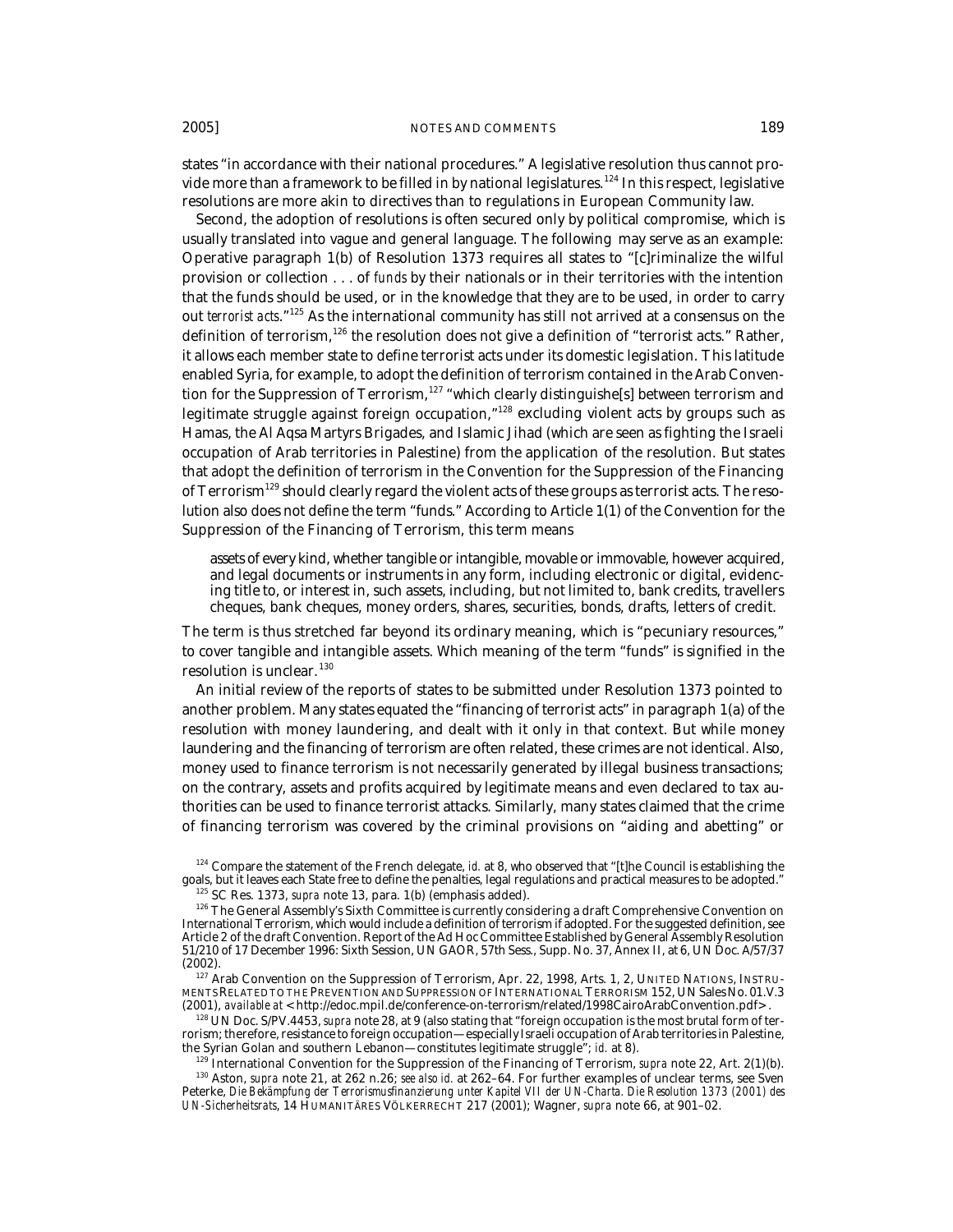conspiracy. The group of experts that examined the reports, however, had doubts whether these auxiliary offenses covered all acts of the financing of terrorism as set out in paragraph 1(b) of the resolution.<sup>131</sup> Thus, while many states declared that they had implemented the resolution, they had in fact not done so.

The Council in Resolution 1540 sought to rectify some of these problems by defining some of its terms. The definitions are set out, for the first time, in a starred footnote attached to the text and are intended "for the purpose of this resolution only." However, such definitions are not of much help if they themselves are couched in rather vague terms.<sup>132</sup> For example, the term "related materials" is defined as "materials, equipment and technology covered by relevant multilateral treaties and arrangements, or included on national control lists, which could be used for the design, development, production or use of nuclear, chemical and biological weapons and their means of delivery." This definition leaves many questions open. Which multilateral treaties and agreements, exactly, are "relevant"? More important, do these treaties and arrangements bind states that are not parties to them? The absence of a clearly defined list may lead to conflicting interpretations of "related materials" and to a multitude of national control lists.<sup>133</sup> The unclear language, vague definitions, and lack of specific standards may result in time-consuming and painstaking legislative processes at the national level, which may prolong implementation of the resolution.

In the case of international lawmaking by treaty, at least some of these problems may be resolved by recourse to the *travaux préparatoires*, in accordance with Article 32 of the Vienna Convention on the Law of Treaties.<sup>134</sup> Articles 31 to 33 of the Vienna Convention are not directly applicable here, but the methods they set forth for the interpretation of treaties may, with certain qualifications, be applied by analogy to resolutions of the Security Council.<sup>135</sup> Nevertheless, no such supplementary means of interpretation will usually be available when it comes to international lawmaking by resolution. Although there have been open debates in which both members and nonmembers of the Council have expressed their views on a draft resolution, the text of these draft resolutions, as a rule, had been negotiated in informal consultations of the whole.<sup>136</sup> A significant difference between these informal consultations of the whole and formal meetings of the Council is that no official records are kept of the consultations. The UN Secretariat takes notes as well as sound recordings for its own internal purposes, but they are not accessible to others.<sup>137</sup> Consequently, the negotiating history of legislative resolutions does not appear on the public record, normally leaving unknown the positions taken by individual Council members, how agreement on the text was reached, and the motivation behind the agreement.

### *Timely Implementation*

Legislative resolutions do not contain any time frame or deadline for their implementation. The dates set by these resolutions for states to present their first report to the committees monitoring implementation are not implementation deadlines.<sup>138</sup> While sanctions resolutions are

<sup>131</sup> See Walter Gehr, Recurrent Issues (Briefing for Member States on 4 April 2002), *at* < http://www.un.org/ Docs/sc/committees/1373/rc.htm>.

132 Several states have voiced concerns about the definitions in Security Council Resolution 1540. *See, e.g.*, UN Doc. S/PV.4950, *supra* note 23, at 15 (Pakistan); *id.* at 24 (India); *id.* at 30 (Cuba); *id.* at 34 (Syria).

 $^{133}$  The Security Council recognizes the utility of having national control lists and calls upon all member states to develop such lists. SC Res. 1540, *supra* note 13, para. 6.

134 Vienna Convention, *supra* note 53, Art. 32.

135 Wood, *supra* note 103, at 94; *see also* Stefan Talmon, *The Statements by the President of the Security Council*, 2 CHINESE J. INT'L L. 419, 438 (2003).

 $^{136}$  The verbatim protocol for all four resolutions in question records that the text of the draft resolutions had been "prepared in the course of the Council's prior consultations."

137 Wood, *supra* note 103, at 94 n.33.

<sup>138</sup> Resolution 1373, in paragraph 6, gives a ninety-day report-back date. As many states complained that ninety days were too little, Resolution 1540, in paragraph 4, now provides for a six-month report-back date.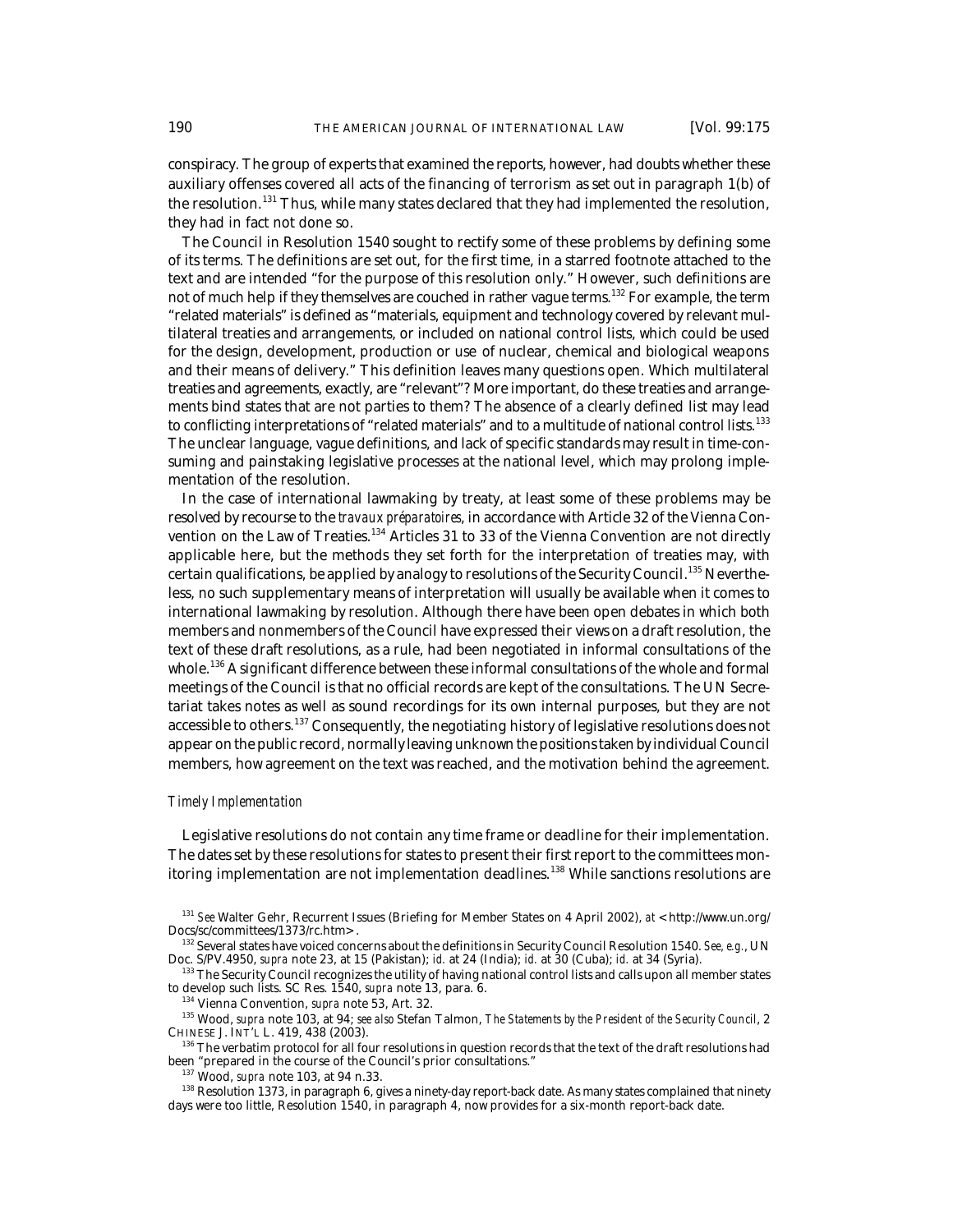supposed to be implemented immediately, implementation of legislative resolutions depends largely on the obligations imposed and the implementation requirements in individual states. Perhaps the only rule that can be established in this connection is that they are to be implemented without undue delay, that is to say, as soon as reasonably practicable, in the light of individual circumstances. In particular, considerable delays may be generated where implementation of the obligations requires complex national legislation. The Council's adoption of legislative resolutions, unlike the treaty-making process, does not involve national parliaments; there is therefore no guarantee that national parliaments will implement the legislative obligations imposed upon the state by the Council. In contrast to sanctions resolutions, which mainly regulate the states' external economic and diplomatic relations, legislative resolutions deal with matters touching upon the states' internal affairs. The whole implementation process may thus fall afoul of national politics. Rules prescribed by the Council may easily be watered down by national legislators for extraneous reasons. Concerns about civil liberties or the consistency of the rules in question with constitutional provisions may provoke widespread public opposition, which may prevent or, at least, delay implementation.<sup>139</sup> Last, some states may simply lack the technical expertise or financial resources to implement all the concerns contained in a legislative resolution. The Counter-Terrorism Committee (CTC), established by the Council to monitor the implementation of Resolution 1373,<sup>140</sup> has sought to deal with this issue by identifying each state's specific needs and matching that state with one capable of providing the necessary assistance. Over fifty states have expressed interest in receiving assistance to enable them to implement Resolution 1373 adequately.<sup>141</sup>

Of the four resolutions in question, two—Resolutions 1373 and 1540—have imposed legislative and administrative obligations on states. With regard to the latter resolution, it is still too early to evaluate implementation practice, but the former has been in place for three years. According to paragraph 6 of Resolution 1373, all states must report to the CTC on the steps they have taken to implement it no later than ninety days from the date of its adoption, and thereafter according to a timetable to be proposed by the CTC. That most states, at least initially, have diligently fulfilled their reporting requirements does not say much about the implementation of the substantive obligations concerned.<sup>142</sup> Speaking in the Council in April 2004, the representative of India declared: "Although resolutions such as resolution 1373 (2001) were adopted unanimously, the limitations in their implementation underscore the need for caution on the Security Council being used as a route to short-circuit the process of creating an international consensus."143 A survey of the reports submitted to the CTC gives a rather sobering picture. As of June 30, 2004, seventy-one states had not met the deadline set by the CTC.<sup>144</sup> After the initial reporting activity, a certain compliance fatigue seems to have set in among the UN member states. The CTC has asked forty-eight states to submit a fourth report (all were due in 2004), which indicates that these states have still not fully complied with the resolution. The number would probably be much higher if, in the first instance, all states had submitted their second or third report as requested by the CTC.<sup>145</sup> Several states that submitted reports during

<sup>&</sup>lt;sup>139</sup> See in this connection the statement of the Indian delegate in the Security Council: "India will not accept externally prescribed norms or standards, whatever their source, on matters pertaining to domestic jurisdiction of its Parliament, including national legislation, regulations or arrangements which are not consistent with its constitutional provisions . . . ." UN Doc. S/PV.4950, *supra* note 23, at 24.

<sup>140</sup> SC Res. 1373, *supra* note 13, para. 6.

<sup>141</sup> Eric Rosand, *Security Council Resolution 1373, the Counter-Terrorism Committee, and the Fight Against Terrorism*, 97 AJIL 333, 339 (2003). On the CTC in general, see Nicholas Rostow, *Before and After: The Changed UN Response to Terrorism Since 11th September*, 35 CORNELL INT'L L.J. 475, 482–86 (2002).

<sup>142</sup> *But see* Krisch, *supra* note 4, at 885.

<sup>143</sup> UN Doc. S/PV.4950, *supra* note 23, at 23.

<sup>144</sup> UN Doc. S/PRST/2004/26.

<sup>&</sup>lt;sup>145</sup> As of July 20, 2004, thirty-three states still had to submit their second report and thirty-eight states still had to submit their third report. Reports are available online at Reports from Member States, < http://www.un.org/ Docs/sc/committees/1373/submitted\_reports.html>.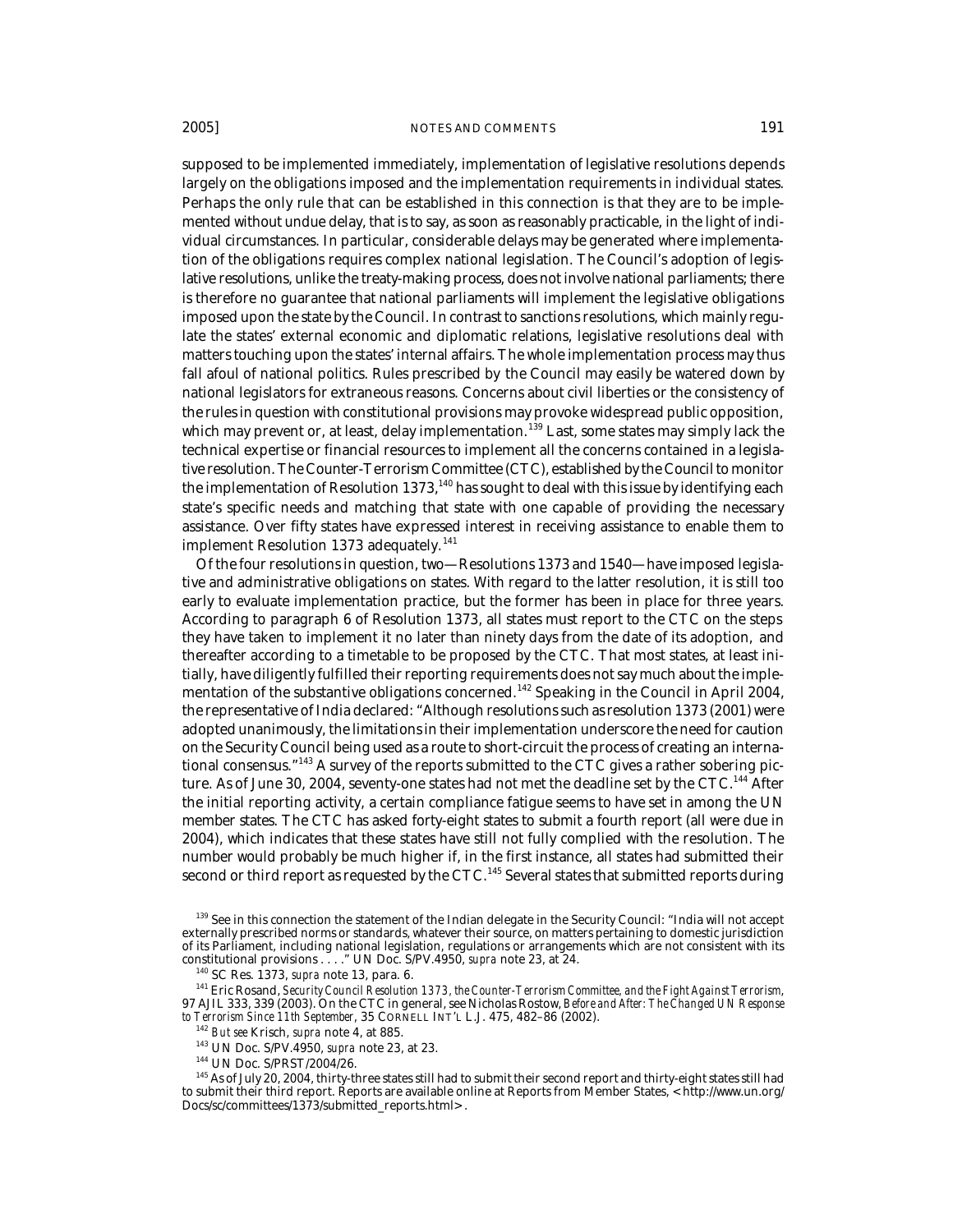2004 declared that they were still in the process of adopting the legislation necessary to comply fully with Resolution 1373.<sup>146</sup> When considering the present implementation record of states, one should remember that the monitoring task of the CTC is broken down into three stages: in stage *A*, the CTC is to review whether the states have adequate legislation in place to cover all aspects of Resolution 1373; in stage *B*, the committee is to focus on whether the states have effective executive machinery in place to implement their legislation; and only in stage *C* is it to examine the implementation of their legislation. Three years after its inception, the CTC is still mainly concerned with stage *A*.

Abstract threats may quickly become material. Any delay in the implementation of legislative resolutions can have serious consequences, as the following example may illustrate. In Resolution 1373, the Council required all states to

[e]nsure that any person who participates in the financing, planning, preparation or perpetration of terrorist acts or in supporting terrorist acts is brought to justice and ensure that, in addition to any other measures against them, such terrorist acts are established as serious criminal offences in domestic laws and regulations and that the punishment duly reflects the seriousness of such terrorist acts.<sup>147</sup>

Germany took almost one year to implement this provision. A new paragraph was entered into the German Criminal Code but came into force only on August 30, 2002.<sup>148</sup> On April 11 of that year, however, Al Qaeda had bombed the synagogue La Ghriba on the Tunisian island of Djerba, killing twenty-one people, including fourteen German tourists. Shortly before launching his attack, the suicide bomber had called a German Qaeda sympathizer. During interrogations the accused admitted close contacts with Al Qaeda. But he could not be prosecuted for supporting Al Qaeda because at the time of the attack, as the German Federal Supreme Court held, supporting foreign terrorist organizations such as Al Qaeda was not yet a crime under German law.<sup>149</sup>

## VII. CONCLUSION

Legislation by the Security Council is a powerful instrument for the maintenance of international peace and security—in theory at least! It allows the Council to take a proactive or even preemptive approach to the discharge of its primary responsibility under the Charter. After all, preventing threats to the peace is an essential element in maintaining international peace and security.<sup>150</sup> Once a general phenomenon such as international terrorism has been identified as a threat to the peace, the Council can take preventive general action without waiting for the threat to materialize. Instead of dealing with each specific terrorist organization as it emerges, the Council can deal with terrorist organizations in general, enabling it to have measures in place when another terrorist organization is set up, or even to prevent its foundation.

In practice, however, Council legislation is fraught with problems, the most significant being the lack of clarity of the legislative acts and the question of implementation. It may be possible to monitor the "classic Article 41 measures," which comprise the interruption of economic relations and means of communication, and the severance of diplomatic relations. But it most definitely is not possible to monitor the adoption or, more important, the enforcement of complex

<sup>150</sup> UN CHARTER Art. 1(1).

<sup>146</sup> *See, e.g.,* UN Doc. S/2004/360, at 3 (Andorra); UN Doc. S/2004/158, at 3 (Jamaica); UN Doc. S/2004/374, at 5 (Niger); UN Doc. S/2004/179, at 4 (Qatar); UN Doc. S/2004/127, at 3 (Republic of Korea); UN Doc. S/2004/170, at 9 (South Africa); UN Doc. S/2004/429, at 4–5 (Timor-Leste).

<sup>147</sup> SC Res. 1373, *supra* note 13, para. 2(e).

<sup>&</sup>lt;sup>148</sup> The relevant provision is §129 b of the German Criminal Code, which permits the prosecution of individuals who support terrorist organizations based abroad. Prior to this change in the law, the existence of an independent suborganization in Germany was the criterion that had to be fulfilled in order for a crime to be constituted. For the text of the provision, see Thirty-fourth Criminal Law Amendment Act, v. 22.8.2002 (Bundesgesetzblatt, Teil I S.3390).

<sup>149</sup> German Federal Supreme Court, Order of June 13, 2003, No. StB 6/03. See the Court's Press Release No. 73/2003 ( June 13, 2003), *at* <http://www.bundesgerichtshof.de>.